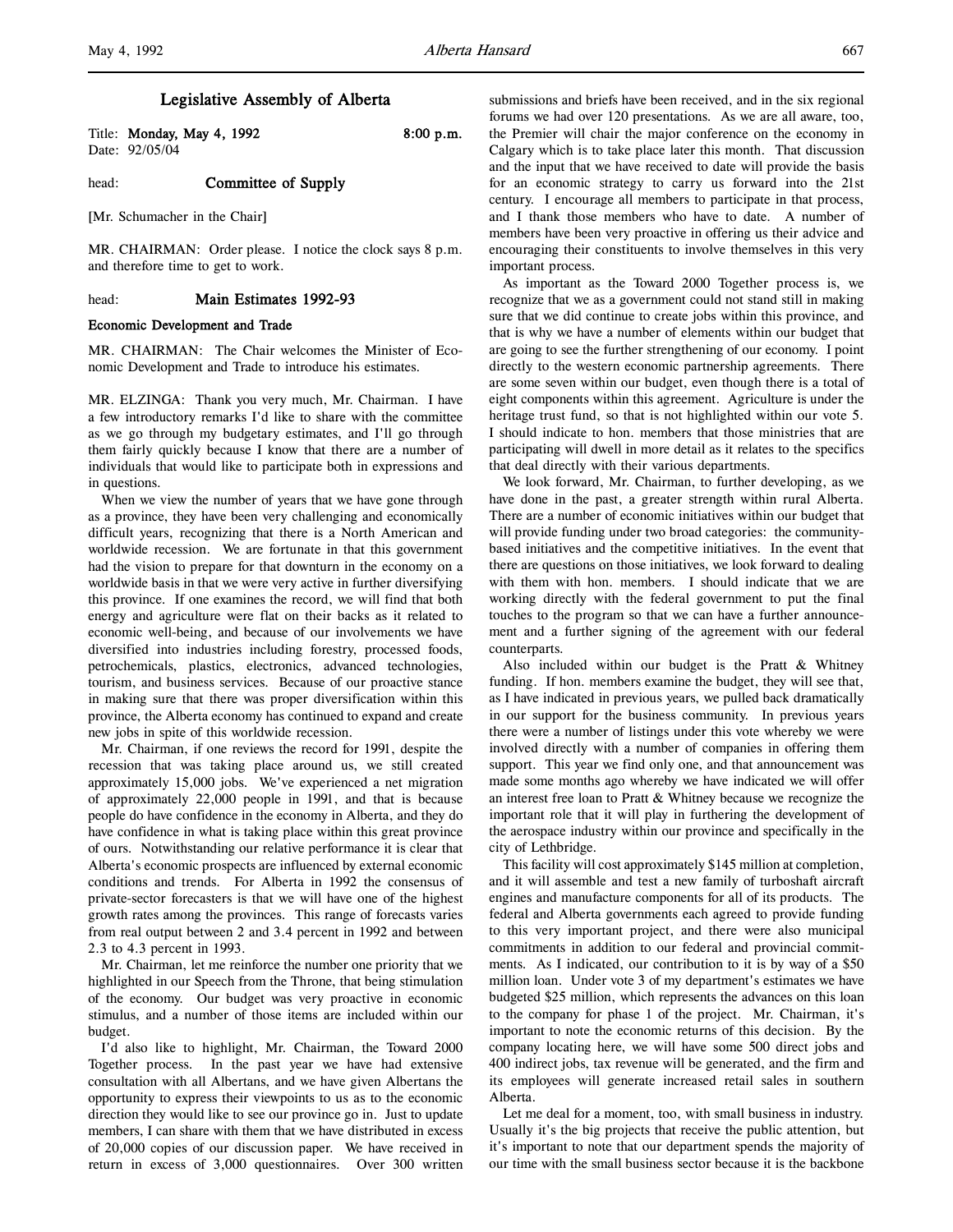of our economy within the province of Alberta and the biggest supplier of jobs. We have a counseling service, and we are very accessible to those individuals who do wish to involve themselves within the small business community.

We're also very involved with our smaller communities throughout the province. Some years ago we initiated the business initiatives for Alberta communities, and the funding level of some \$850,000 will be maintained throughout this year, recognizing again the importance that we place on the selfdevelopment of local communities to come forward with their own initiatives. We provide some seed funding so that they can do a thorough analysis of developing what they believe is best for their own individual community.

One will notice, too, under vote 4, as it relates to the small business interest shielding assistance program, that there is no funding budgeted this year, and the reason for that is because the deadline for the receipt of applications under this program was February of 1991. For the information of the committee let me note that under this program the Alberta government paid out over 62,000 rebates worth some \$14 million to our small business community.

Last year in conjunction with the Minister of the Environment our government announced its Action on Waste program, a joint venture between our two departments to examine new opportunities in this field, recognizing again that the Alberta population wished to place a greater emphasis on waste management. We've received a number of proposals and inquiries for this exciting project, and we have worked with many Albertans in doing our level best to make sure that waste minimization is an economically feasible involvement.

### 8:10

Just dealing briefly with our trade and investment sector, I'm happy to report, as all members are aware, that we have developed a very dynamic export sector. The importance of trade to our economy cannot be overestimated in that international trade accounts for about 23 percent of Alberta's gross domestic product and an estimated 250,000 jobs in some way depend on exports outside the province of Alberta. In 1990, the latest year for which data is available, exports total some \$17.2 billion, and this is a \$2.6 billion increase over our performance in 1989.

Mr. Chairman, in reviewing, too, our budgetary estimates, I wish to share with you a couple of thoughts as they relate to the Alberta Opportunity Company, recognizing the important role that they have played in the further diversification of our province and recognizing also that this year marks the 20th anniversary of the creation of the Alberta Opportunity Company by the government of Alberta. At that time, as we do now, the government felt that the diversification of our economy was very important. The Alberta Opportunity Company has played a very instrumental role in the further diversification of the province of Alberta.

In the past 20 years the Alberta Opportunity Company has approved in excess of 6,000 loans to and investments in the small business sector in this province involving the injection of some \$650 million into the economy. The total amount of loans and investments currently outstanding in the Alberta Opportunity Company portfolio is some \$144 million. This is made up of 1,465 loans and guarantees with \$127 million in direct loans and \$1 million in bank loan guarantees, while there are also 53 seed and venture funding investments outstanding with \$3 million in seed funding equity investments and \$13 million in venture funding equity investments. Over the years this company has been very successful in recovering the money it has loaned out, having a record of approximately 88 percent of the total funds loaned or invested.

In addition to its lending and investing activities, the Alberta Opportunity Company operates a small management consulting division organized along functional lines, which provides management assistance and guidance to its clientele on a no-cost basis. In the past three years direct counselling and consulting assignments have been completed for some 856 clients.

Mr. Chairman, I believe the long-term success of the Alberta Opportunity Company is due to two main factors: the operating policies of the company, which have been modified over the years, but also the key policies on which it was founded have remained intact. They are that the Alberta Opportunity Company will not knowingly create excessive or unfair competition in any market to the detriment of existing operators and also that the Alberta Opportunity Company has indicated that they will only invest in the event that there is a reasonable probability of succeeding and of being able to repay the funding provided.

Mr. Chairman, in 1992 the Alberta Opportunity Company made net loan authorizations numbering some 322 for some \$27,300,000. Seed funding approvals numbered eight for \$1,045,000, and the venture funding approvals numbered four for some \$1,329,000. Comparable figures for 1991 were 389 for \$28,800,000, 10 for \$1,562,000, and 13 for \$3,973,000.

Also noteworthy, Mr. Chairman, is the Alberta Opportunity Company's conference division. It has become recognized as a leader in the field of business education not only in Alberta but in all of Canada.

Mr. Chairman, just as it relates to our budget and our activity within the province, the Provincial Treasurer highlighted our budgetary thrusts of being fiscally and financially responsible but also recognizing that we had an obligation to inject ourselves to offering support for meaningful job creation within our province. We believe that we have met those goals, and our department has worked very closely with all departments in making sure that we do achieve them.

Some quick economic diversification facts are very noteworthy. Since 1985 Alberta has created in excess of 120,000 jobs within this province. Despite a North America-wide recession, as I indicated earlier, Alberta in 1991 created close to some 15,000 jobs, and compare that to the loss of 160,000 jobs in Ontario and some 232,000 jobs on a nationwide basis. Book publishing in Alberta has risen some 300 percent since 1986. Value-added production of agricultural goods has doubled since the '70s to over \$4.5 billion, just slightly exceeding our primary production. Manufacturing and petrochemical plants across the province exceed \$3 billion today, which is a far cry from the \$500 million produced largely by one plant 21 years ago. Manufacturing investment has tripled from 1985 to 1991. Fifty thousand people are working and producing some 3,200 products in the advanced technology sector. Alberta's plastics industry does over \$300 million per year in output. Between 1978 and 1989 Alberta's chemical industry grew by some \$500 million to over a \$3 billion output. Between 1981 and 1991 Alberta's electronics industry grew sixfold from \$117 million to over \$670 million.

Tourism revenues, which play such an important component of our economic well-being, are now over \$2.6 billion a year. I take my hon. colleague at his word whereby he hopes to make it a \$10 billion industry over the next number of years, and we salute him for his active involvement in that area. Exports again, as I indicated earlier in dealing specifically with our budgetary estimates, are responsible for some 250,000 jobs in Alberta. In just over 20 years our exports have tripled from \$5.2 billion in 1971 to \$17 billion-plus in 1991. We've got nearly 2,000 companies exporting to in excess of 150 countries around the globe. Our export loan guarantee program has assisted some 322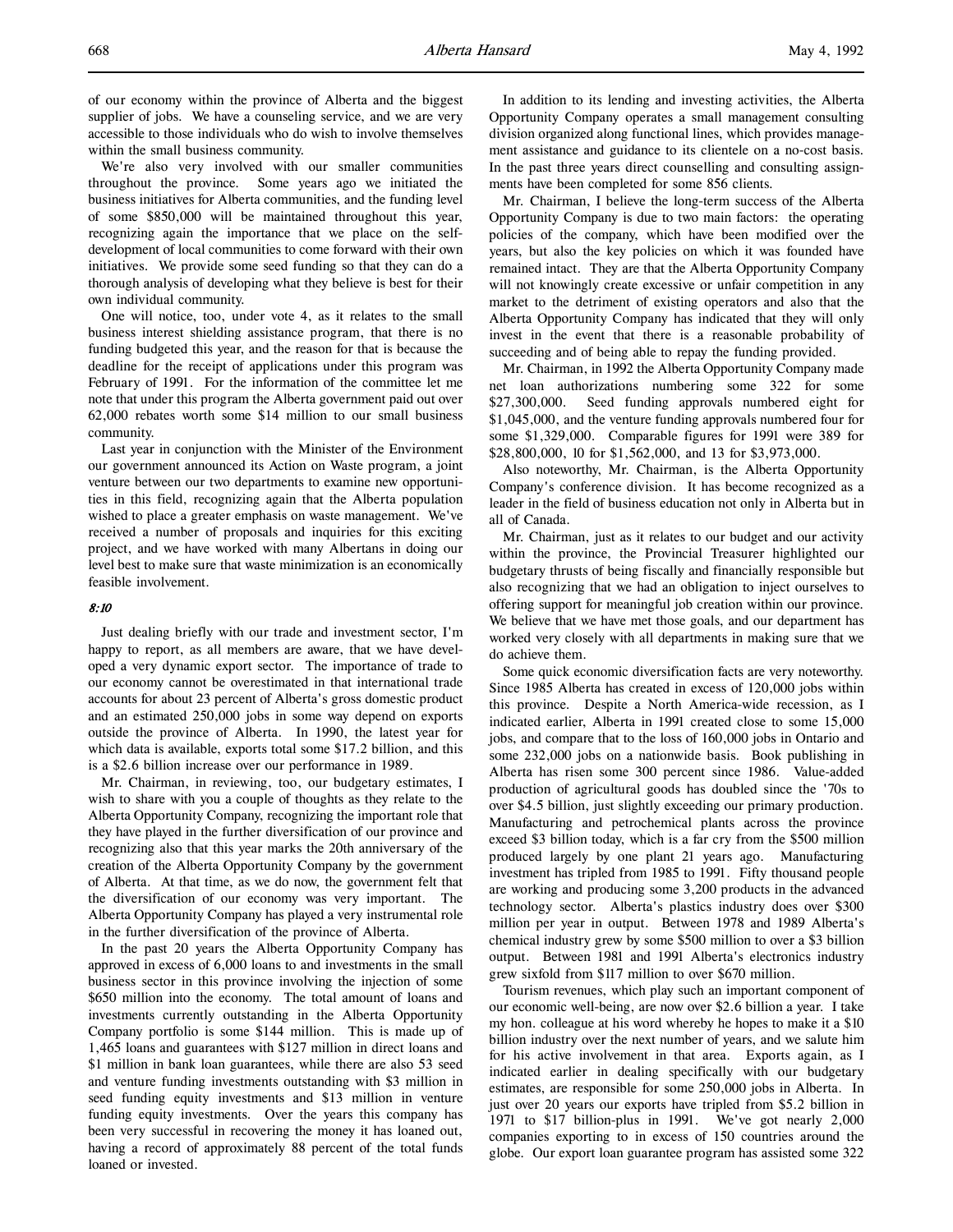companies in nearly eight years resulting in \$1 billion in exports and has supported some 16,000 jobs. Mr. Chairman, we can go through a long list of activities in which we have been very supportive of our economy, recognizing the importance that it does play, especially in meaningful job creation for young people within our province.

Mr. Chairman, I'm going to share with hon. members, too, an overview of our budget and our involvement as compared to what has taken place in the province of British Columbia, and I refer specifically to an editorial in the Vancouver Sun that was published on Thursday, April 16, 1992. It highlights the differences in their approach as compared to the province of Alberta's approach. It congratulates the government on the stand that it has taken in making sure that we do have meaningful job creation within our province whereby we have seen a personal tax and a corporate tax reduction in this province so that we can leave the hands in the individual taxpayer's pocket and they can make those decisions that are rightfully theirs. It also compares our budgetary expenses, which have increased year over year, to their own budgetary expenditures. They congratulate us on the good record that we have exercised in making sure that we do not continue to spend excessively.

Rather than going into a number of highlights as it relates to the specifics of the budget, I'm sure there will be many questions from all hon. members. We look forward to that, and we look forward to their participation and their suggestions as to how we can improve upon what we are doing. We recognize that all of us do have our warts and blemishes, and we look forward to the thoughts and the constructive criticism or the constructive suggestions that members might have as to how we can be even more proactive in creating a solid economic climate for all Albertans.

Just prior to sitting down, let me also take this opportunity to close by indicating a special thanks to our departmental personnel, who go beyond the call of duty on a regular basis in offering support to the further diversification of our province. I take this opportunity during our budgetary estimates to salute their commitment to our province and to our economic well-being. On a personal note I thank them for their dedication to our department.

So with those remarks, Mr. Chairman, I'll sit down.

#### 8:20

MR. CHAIRMAN: The hon. Member for Edmonton-Kingsway.

MR. McEACHERN: Thank you, Mr. Chairman. I want to take the minister up on a few of his comments and thank him for the opening remarks. They covered quite a wide variety of things and gave us some good information, most of which we did know, however.

The minister started out by saying that these have been challenging times and that there's this worldwide recession. I would just like to remind him that the worst part of this recession actually started a couple of years ago mainly because his colleagues in Ottawa ran such high interest rate policies that they killed any positive effects we might have got out of the free trade deal. So Canada was in this worldwide recession a year earlier than anybody else, and it looks like we're going to be slower and later coming out than anybody else because of their tight monetary policies and the high dollar that hurts our exports.

He also went on to say, of course, that Alberta has such a great and rosy future in terms of the growth in gross domestic product, and he cited some numbers from some forecasts. He didn't specify which one. I might point out to him that the other day the Economic Council of Canada suggested that Alberta's growth would be very, very low, in fact the third lowest province in the

country in the next year and the same for the next two years when averaged together. I think they had it at something like 1.2 percent for this year, and I forget the figure for the next year.

The minister of course mentioned Toward 2000 Together, and rightly he should. It was a major initiative of the government, but I would just like to remind him that besides myself having some criticisms of that process, some other people have also had some criticisms. I want to quote him a couple from the Western Centre for Economic Research, certainly not a left-wing think tank. For example, and I'm quoting directly here:

The major findings of the panel include:

• the `Toward 2000' document offers no feel for where Alberta stands relative to other provinces, similar to U.S. states, and other industrialized economies, nor does it offer projections for the year 2000.

In other words, they're saying that there are no facts given by the documentation put out by the government for that initiative, which meant, then, that a lot of the debate that has taken place in discussion has been in something of a vacuum because the government hasn't been as forthcoming with facts as they probably should have been.

They do go on and take a kick:

• The current deficit reduction program of the Alberta Government represents a need to correct for past excesses or unrealized expectations.

Skipping around a little bit here:

- . . . effectively undermines the credibility of the government . . . • `Toward 2000' offers diversification as the solution to Alberta's problems of instability but even in the best of circumstances regional
- economy structures change only very slowly.

So they're kind of cautioning that it's really hard to change the direction of an economy. That doesn't say that you shouldn't try, of course, and I support the government in trying. There are a number of other criticisms there, but I won't take time to read them all. So not everybody is enamoured of the process.

My own criticism, as the minister might remember, was that a lot of the questions they asked were pretty mushy and could have been much more specific. What about the Alberta stock savings plan? What about the export loan guarantee program? What about the Alberta Opportunity Company? You did give us some pretty good facts tonight – and I've been a supporter of that program – but you didn't, for instance, ask Alberta businesspeople the question: are Alberta Opportunity Company and Vencap together meeting the capital needs of this province given that in the last 10 years the banks have withdrawn something like \$9 billion of the \$16 billion that they had invested in this province back in 1981? So I don't think that Toward 2000 Together has been near enough hard hitting and near enough specific on certain issues.

The minister indicates that in fact the government has pulled back seriously from the economy, as they promised during the last election. Well, that may be true in terms of the budgetary figures, but you might remember that last year I almost refused to debate the \$70 million in the Economic Development and Trade estimates because that's not where the action is. The real action is in the loans, loan guarantees, investments, and indemnities that this government has put out over the last number of years, some \$3.2 billion, by their own admission, for the last two years. That's where the real action is. So what little changes are made in a \$70 million budget or a \$90 million budget are really rather small potatoes compared to that. I might point out that that \$3.2 billion is up from something like \$l.9 billion only three years ago.

The minister emphasizes the export sector in Alberta, and certainly it is important to Alberta. I would just point out a couple of things. If we export 23 percent of our gross national product,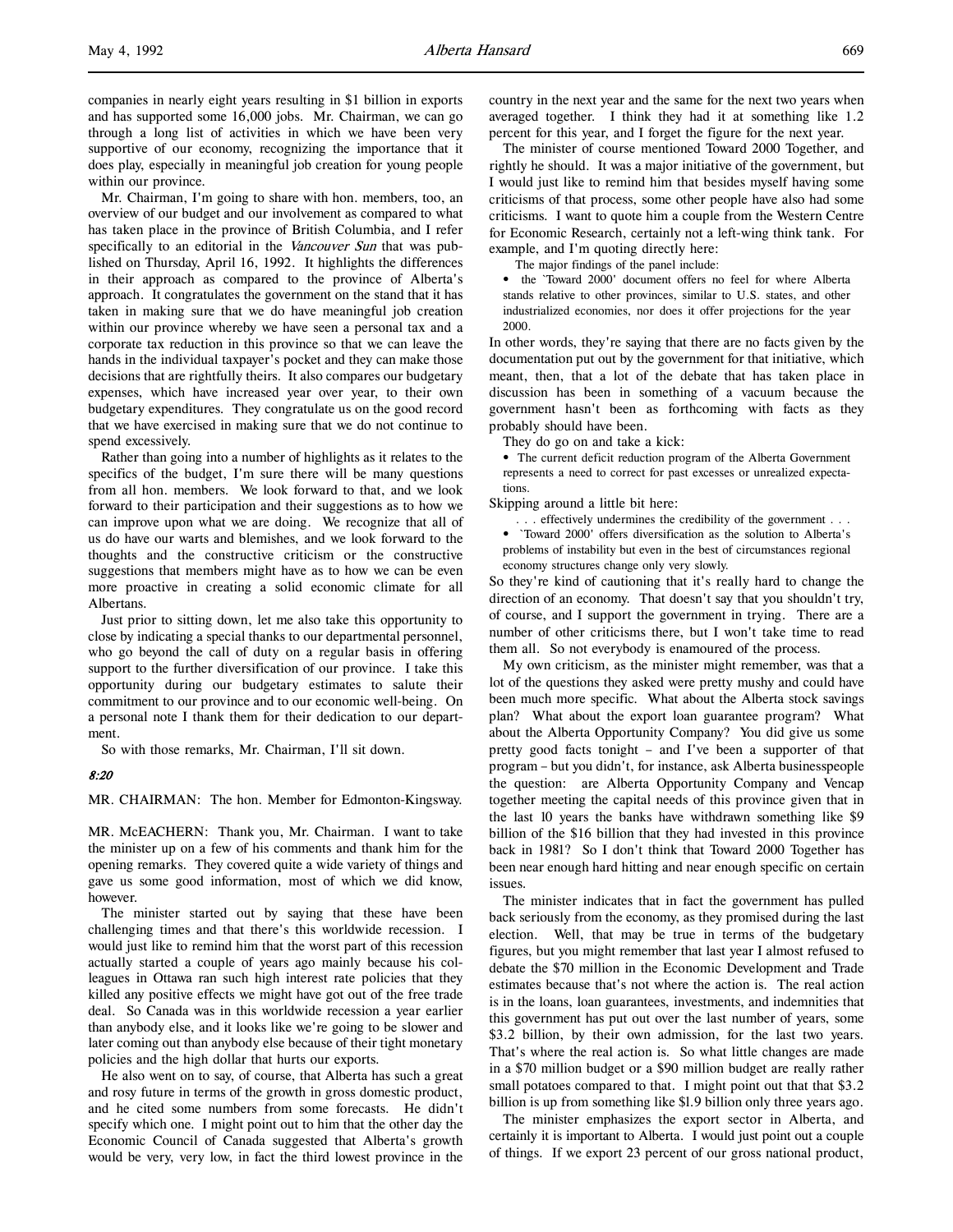that means that we consume – I supposed export meant out of the country, so the 77 percent may have some exports into other provinces as opposed to keeping it in Alberta. Nonetheless, it would say to me that maybe we should spend a little more time being concerned about what we're doing within our country – in other words, what are we producing and who are we selling it to among ourselves? – and take a really good look at that and see if we can increase the amount we're selling to ourselves and hence cut down imports. That whole area needs to be looked at. I keep hearing the minister concentrating on exports, and if you are going to export to other countries, they're going to want to export to you, and you may hurt your own local production, particularly when we tend to export raw materials and import finished products.

I might say that's why Ontario has had such a difficult time the last year or two. Because of the free trade deal, because of the high interest rate and the high dollar policy of the federal government they have been the hardest hit by the downturn in the economy, and we've lost the manufacturing jobs because of the free trade deal and the planned North American free trade deal.

Those are some of the comments that I wanted to make in reply to the minister, and now I would like to get on with some of the things I had planned to say earlier. The budget this year does have a number of things in it that I want to refer to because there are some changes of directions that are more important than was the case last year. We have a budget this year of some 94 and a half million dollars. I would just again say to the minister that he has not reduced the government involvement in the economy; in fact, even on his budget side it's gone up from \$70 million last year to \$94 million this year. I support most of the programs that he's intending to spend that money on but not all.

I do have a couple of motions that I will put forward right at the end of my time, but I want to get on to a few other things. First, I would say that the government has been somewhat lucky the last two or three weeks in that the media has been preoccupied with other issues and has not really taken a hard look at the three \$13 billion budgets that we have before us. I'm referring, of course, to the public accounts for '90-91. Those have not had a thorough analysis. They were of course released on a Friday, and then on Monday the government brought in its new budget, which gave us an update on last year's figures and of course the new figures for this year, nor has that budget had a thorough discussion. In fact, I'm very disappointed that the government chose to only give us two days to debate the budget in general, and in fact one of those normal two or two and a half hour sessions was cut to one hour. So we've really had very little time to do a general debate on the budget. So here we are already well into the department-by-department budgets, 25 days for 25 departments, which again is totally inadequate.

The government, then, has been able to avoid a really thorough discussion in the province so far about how their so-called balanced budget of last year suddenly turned into a \$1.6 billion deficit, and then of course they had to switch, because they couldn't balance the budget, to stimulating the economy being the excuse for the big deficit. Of course, they're also claiming that they're stimulating the economy this year when in reality, if last year's deficit is as big as this year's planned deficit and if that holds, and it probably will, this year's budget is not stimulative compared to last year's. It just means that we've confirmed for the fifth year in a row that we've got a \$2 billion per year problem in this province and have really done nothing to cope with it, neither from the point of view of tightening the expenditures, which this government says they have done, nor from the point of view of stimulating the economy to get it out of the recession so that will do something about it.

In fact, I want to just go back to that point about the expenditures that the Treasurer and minister mentioned tonight, how prudent this government has been on its expenditures over the last few years. As a matter of fact, I have the Auditor General's statement right in front of me, and if you'd like to turn to page 114, you will find that the expenditures for 1988-89 were \$13.2 billion. Now, that was on a consolidated basis, not the Treasurer's partial budget that he brings in. In 1989-90 it was \$14.2 billion, and in 1990-91 it was \$15.2 billion. Now, those are hard figures from the Auditor General and in fact illustrate that the government has increased the expenditures of the province by some 15 percent in the two years preceding March 31 of 1991, which are the latest figures for which we have hard numbers.

8:30

The other document that I want to get into – and I will shortly, after looking at some of the budget figures – is a very excellent piece of research done by one of our staff, John Kolkman, who's laid out the figures very, very accurately for the minister so that he doesn't mix up program funding with ad hoc funding figures that we have been putting forward in the last couple of years. I will come to that later.

One of the items that I'm not particularly pleased about in the budget is the \$25 million for Pratt & Whitney. It seems to me that by putting the money into this particular project, the government is buying into the theory that you can compete with other provinces and other states and attract businesses here on whatever terms are most favourable to the business, they having played off one state or one province against another until they get the best possible deal of low taxes and no regulation and that sort of thing. It's certainly a recipe in the long term for disaster if we keep trying to develop our economy in that way. I'm much more interested of course in the western economic partnership program, which by the way only puts in the same amount of money, and I wanted to go through that one in some detail in a minute.

The minister has mentioned the tight expenditures, which I've just shown isn't really the case, but he also talks about being concerned for jobs and small business. So I would like to ask him why he cut vote 2.6.3, on page 34 of the element details, the small business incubator program. It does seem to me that it's one of the better programs, yet the minister's allocation has gone down from \$215,000 last year to \$15,000 this year, some 93 percent cut. Surely, if you're interested in helping small businesses, that's one area where we could maintain some support for small businesses. I would like his comments on that particular vote.

I am glad to see the end to the small business interest shielding program. Some \$17 million has been pretty well wasted. It was an election promise that tried to buy the Premier a few votes in the last election and probably did. However, I would suggest that probably the banks were the main beneficiaries, not the small businesses that used it. Anything over 14 percent is usury, anyhow, at best or scalping at worst, and to suggest that the taxpayer should be paying it is only just a boon to bankers, who can then charge 17 percent, and some poor small businessman will take it because he only has to pay 14 percent anyway, which is not really very fair.

The most important changes in the estimates this year were of course the western economic partnership agreements between the federal government and the Alberta government, and I'm generally supportive of most of the initiatives there. There are a few specific points that I want to raise with the minister, however. Of course I looked for the \$4 million for agriculture and food processing and found the footnote that said it wasn't there. It said that it was going to be done through AADC, the Alberta Agricul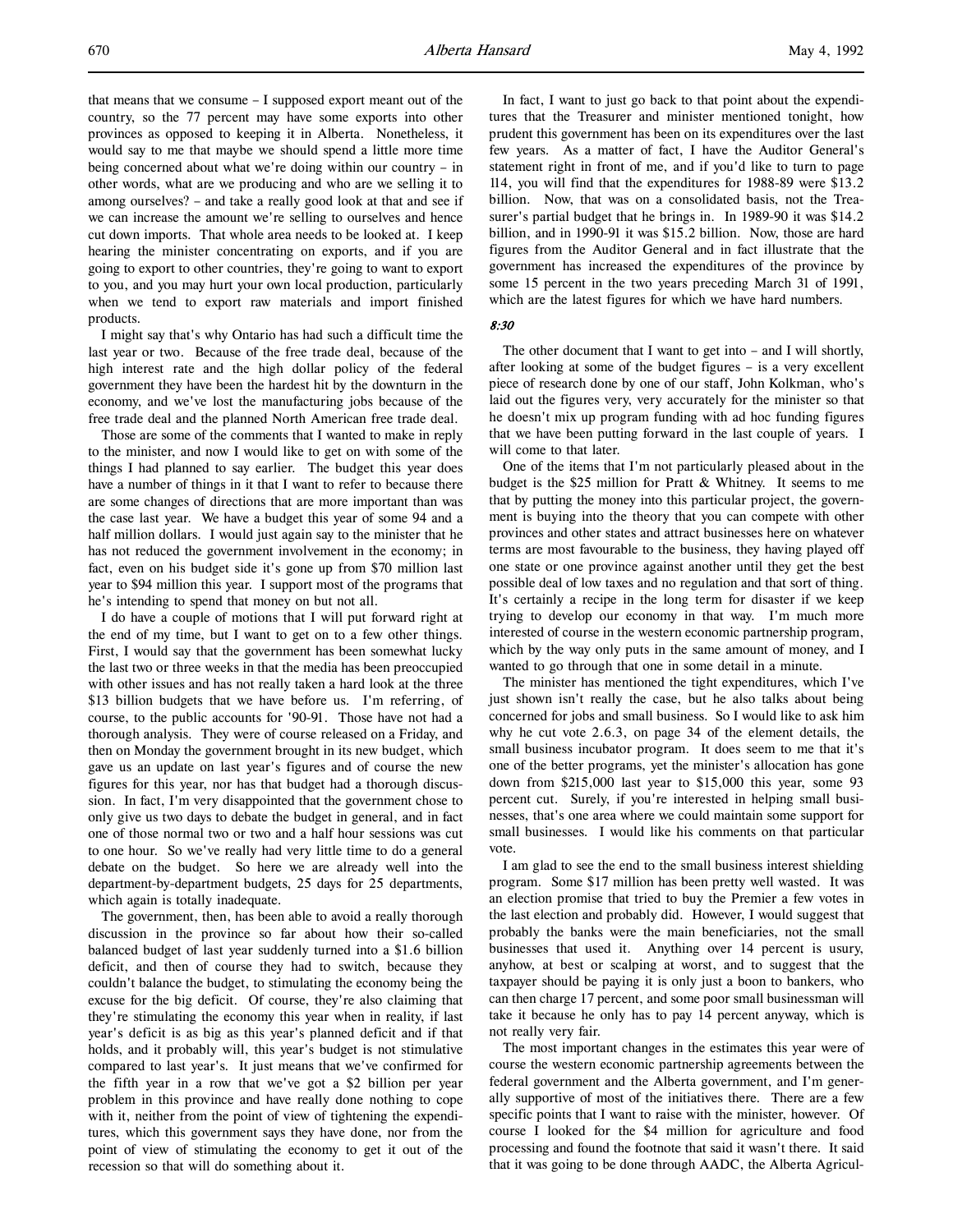tural Development Corporation, and I couldn't help be a bit perplexed by the choice of that particular agency. I thought they were a lending agency for farmers and didn't know that they were going to get into this kind of business. Normally it would be done, I would have thought, through the capital projects division of the heritage trust fund, but the estimates are not there.

So I guess the money for this will come from those debentures which we pass each year for those three Crown corporations in the heritage trust fund that keep losing money: the AOC, the AADC, and the Alberta Mortgage and Housing Corporation. The Agricultural Development Corporation is going to be handling this rather than I suppose the Alberta Agricultural Research Institute, which would come under the capital projects division of the heritage trust fund. Or perhaps they're still involved, and AADC is just going to handle the financing. Perhaps the minister would explain about that.

The Business and Community Development initiative I rather like, although there's a bit of an anomaly there. This is vote 5.1, on page 37 of the element details. I notice that Community-Based Initiatives is going to get \$1.9 million, and Competitive Initiatives is going to get \$2.4 million. Now, if you think about it this way round, the fact is – and the minister just said it a few minutes ago – that we only export 23 percent of our production. So why doesn't Community-Based Initiatives get more emphasis than the companies that are in the export business? It's part of what I said. I think the government concentrates too much on the exports into that international, global marketplace that they keep saying we have to become competitive to compete in, when in fact we sell to ourselves some 70 or 80 percent of our production, and it seems to me that that should get much more emphasis.

Also I wonder why in the Communications Technology section, vote 5.2, there's only \$75,000 allocated. It does seem to me that the gathering and evaluating and disbursement of information is probably one of the functions that a government can really get involved in that will help businesses the most. The Canadian Manufacturers' Association, for example, has been trying, they say, to get the government involved in helping them set up a computer list of all the manufacturers in Alberta so that everybody knows what's being produced by whom and where and when and at what prices and that kind of thing. It would seem to me that of course a comparable list should be made – and I'm assuming they were thinking this way as well – of who is buying those manufactured goods in Alberta.

It's along the line of a suggestion that the New Democrats made when we put out our job initiative press release just before the session started, where we suggested a data base on all industries in Alberta and all buyers and sellers in the province. Economists at universities tend to analyze how the market system works by talking a lot about how buyers and sellers are making assumptions, that buyers and sellers have more or less perfect knowledge of what's happening in the economy. Of course, in the past that was never true, but we now have a situation where we could almost make that true. You could certainly know your local buyers and sellers and have ready access to that through a computer data base. It would be an excellent idea.

The Mineral Development section. The upgrading before sale is something that I think should be emphasized, and I didn't see any reference to that at all. Of course, you see, this government's a free trading government and likes the American free trade deal and the planned North American free trade deal. The rules they're setting up are going to make it very, very difficult for us to insist on upgrading our resources before we sell them, and that of course is a mistake.

The reforestation point. The main emphasis seems to be on ensuring sustainable timber resources, and I can't help thinking

that the industry really doesn't know how to do that. If you start checking into what's happened in Norway and Sweden, where they've had sort of forest farming, I suppose you might call it, for several generations, you'll find that they're now on their third crop of forests, and they're finding that they're not regenerating very well or very fast. I think that we know little about just what happens when you start to mow down your forests like they were wheat fields and then try to replant them. You certainly don't replace all of the species of plants and animals, and you certainly have to be careful about air and water pollution, soil degradation, and there are no guarantees those second and third crops are really going to be very good.

#### 8:40

Still, I'm basically supportive of the western economic partnership agreements program, but I would like to point out that the \$25 million that's going to Pratt & Whitney is as much as the government is planning to spend in the first year of this four-year program, which is \$60 million from the Alberta government and \$60 million from Ottawa. So I can't help wondering why all of the small businesses in Alberta in eight different areas should only get \$25 million, and one company, a big American corporation, a subsidiary of a huge armaments firm in the United States, should get \$25 million just like that this year and another \$25 million next year, yet the small businesses have to share \$25 million of the Treasurer's budget. It doesn't seem to me a very strong commitment on the part of the minister to local economic development.

Now, I want to take a minute and look at some of the points raised by this article that our researcher John Kolkman put together. "Ad Hoc Losses Persist As Major Problem" is the heading. There are two aspects to it, the first part comparing programs to ad hoc funding, but I want to skip over for a minute to a background document paper that he put out a few days earlier than that one and quote some of the information from that. "Six Failed Companies for Every Success under Ad Hoc Handout Scheme" is the headline, and it says:

 A comprehensive review of 1990-91 and prior year public accounts shows that for every company that successfully paid back or discharged their obligations to taxpayers, six others failed to do so.

 Of 74 companies receiving taxpayer investments, loans, guarantees or indemnities since April 1, 1986, 35 companies have failed leaving taxpayers on the hook for their losses . . . 6 companies repaid their taxpayer funded obligations in full . . . and 33 companies still have debts outstanding as of March 31, 1991. Finally 5 new companies have received ad hoc financial assistance since March 31, 1991.

 All of these companies received assistance on an ad hoc basis directly from the provincial cabinet rather [than] through an existing government program with clear guidelines and application procedures.

I would go into more detail, but time is running down on me. I will just quote the Auditor General as recommending to the minister on page 47 of his annual statement, recommendation 11:

It is recommended that the Department of Economic Development and Trade establish specific measurable objectives for its financial assistance programs, and assess actual results in relation to these objectives.

And that's talking about the program funding, not even the ad hoc ones, which, as I've just shown, have been much worse.

Now, I had intended to get into talking about the minister's document that I released the other day called Going Global, but perhaps I could hope to get back in on that later.

What I do want to do in my remaining few minutes is move the amendments that I've prepared on the budget, and perhaps I could pass copies to the pages to take to the Chair to see if they are in order. Perhaps I could read them into the record, Mr. Chairman, and then you can inform me if they are in order.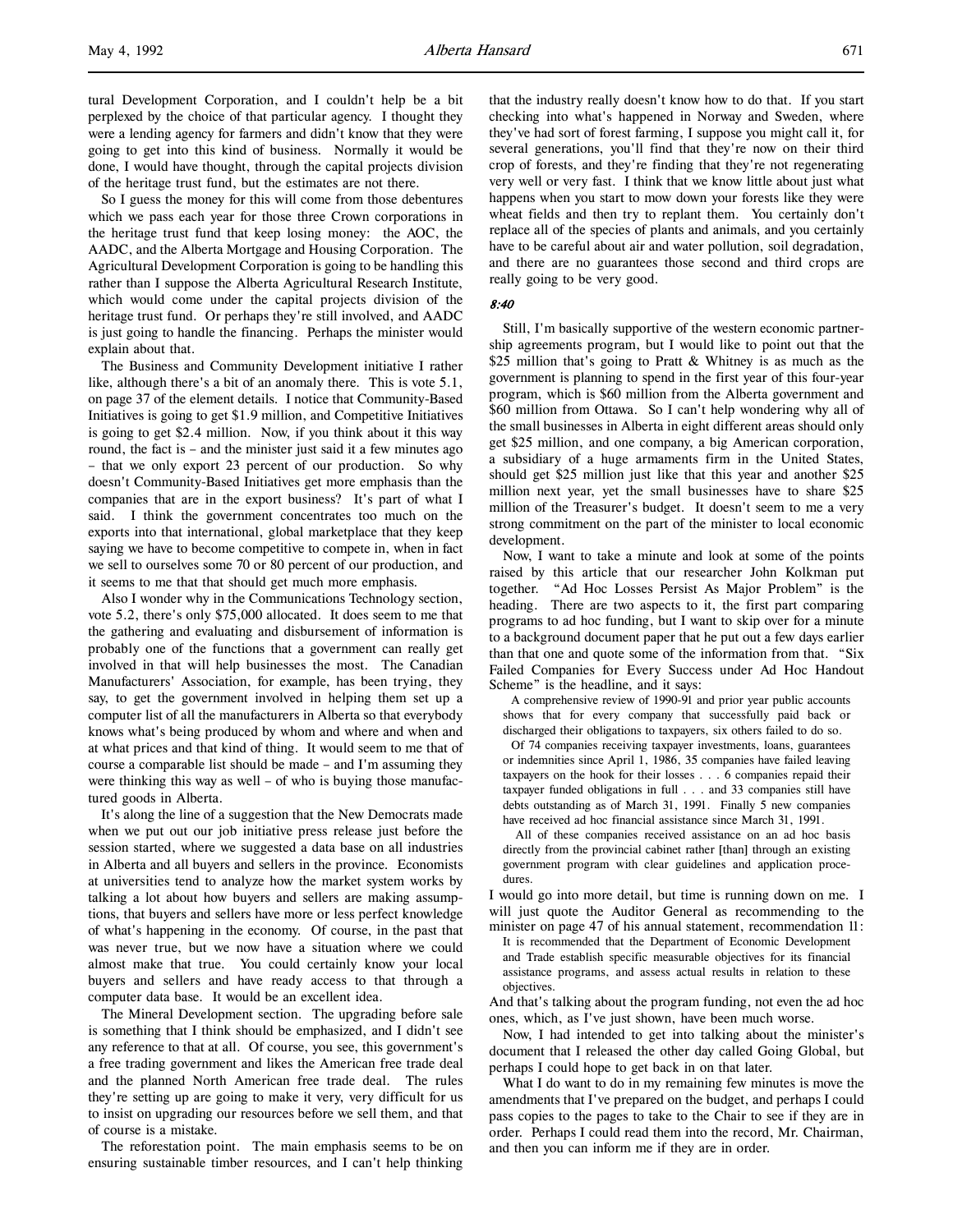#### Trade Development

Moved by Mr. McEachern: Be it resolved that the appropriation for votes 2.2.2. and 2.2.3 be reduced by 50 percent to \$608,500 and \$1,047,500 respectively.

MR. McEACHERN: That's to do with funding of consuls and trade centres abroad.

## Commissioner General for Trade and Tourism

Moved by Mr. McEachern:

Be it resolved that the appropriations for vote 2.5.1 be reduced to nil.

MR. McEACHERN: That is the consul general's position, currently held by a former minister of the Alberta government: Horst Schmid. We think that position should be abolished.

So if those are in order, Mr. Chairman, and copies have been passed to members, I will comment briefly on them.

MR. CHAIRMAN: The Chair finds them to be in order except that the hon. member didn't sign them. Nevertheless, the hon. member will, I hope, undertake to sign them before he leaves. He can go ahead.

MR. McEACHERN: Thank you, Mr. Chairman. Just a couple of quick comments. We have never felt that the consul general post was a worthwhile one. We felt that it was just a patronage appointment and quite unnecessary and almost totally impossible to measure its usefulness.

Putting trade personnel into the various FIGA offices around the world is not easy to evaluate, but we think that you could probably get more bang for the buck if some of those offices were shut down and some trade personnel were put in the Canadian offices, for one thing, as long as we had one office in America, probably the New York office; one for Europe, perhaps the London one, or we might even consider moving that one to Germany; and one in the Far East. Now, the Far East is the rapidly growing area, so it might be that we'd need to take a very close look at which one to shut down. One might consider, I think, keeping the Hong Kong office open and maybe just having an office within the Canadian offices in Seoul and Tokyo. It might be a way to approach that.

Certainly in this day and age we need to really make very sure that the trade missions we send and the work we do abroad are really paying off. As the Minister of FIGA said the other day, it's really very hard to measure. So I think that you have to take account of what the Auditor General said and try to find some kind of objective measurements, if at all possible, and then measure these offices against those performance criteria and see if we can't work out a way to make them pay off.

Mr. Chairman, those are my comments on the motions, and I would then leave them to the debate of the Assembly.

### Point of Order Procedure

MR. BRUSEKER: Mr. Chairman, just on a point of order. I'm puzzled. Which motion are we debating? I understand that we can't debate two at once.

MR. CHAIRMAN: Take your pick, hon. member, but do one at a time.

## Debate Continued

MR. BRUSEKER: Okay. Well, then taking my pick, the answer is no.

AN HON. MEMBER: Did you run that by your caucus over there?

MR. BRUSEKER: I had no disagreement amongst my caucus colleagues here this evening.

The problem I have with the motions before us from the Member for Edmonton-Kingsway is similar to the problem I have with the documents before us in the first place. Votes 2.2.2 and 2.2.3: we really don't have any rationale for why the figures are before us as they are in the budget documents or why the hon. member decided to cut them in half. So I find it difficult to support that motion.

With respect to Promotion of Trade and Tourism, Commissioner General for Trade and Tourism, Mr. Chairman, this caucus believes that in fact this particular office is probably a better office than the offices we have through Federal and Intergovernmental Affairs.

So speaking to the motions as presented by the hon. Member for Edmonton-Kingsway, I cannot support those motions, Mr. Chairman.

MR. CHAIRMAN: The hon. Member for Calgary-Mountain View.

#### 8:50

MR. HAWKESWORTH: Well, thank you, Mr. Chairman. I thought the Liberals were concerned about patronage and wanting to reform the Senate. These motions by the hon. Member for Edmonton-Kingsway really attack the Alberta version of the Senate. When people retire from public life, how do you thank them? You give them jobs in foreign offices. Whether it be staff in the Premier's office, whether it be friends of the Minister of Energy, or whether it be former cabinet ministers, the foreign offices are waiting. A career in the foreign life beckons, thanks to the provincial taxpayer. It's an expensive retirement into that other realm.

Now, I'm sure all these individuals are sincere and good and true. Nevertheless, if I felt that the best persons had been subject to advertising for the job, if it was open to any Albertan, if they could apply, be interviewed and the best person chosen and out of that process these individuals happened to be the best that Alberta had to offer and off they went, there'd be a lot less concern about it, Mr. Chairman. But these people seem to go right out of the Premier's office, they're onto an airplane, and off they go. Members of the Assembly know what I'm referring to.

So when it comes to looking at the expenditures, one has to ask: what it is going to take to bring the patronage gravy train to a halt? The hon. member's doing the responsible thing. He's suggesting that there are some cost savings that could be achieved here, and I'm amazed that the Liberals are not willing, you know, to pull down the lever to help pull the gravy train to a stop. Anyway, I'll let them explain their point of view.

The hon. Member for Edmonton-Kingsway has suggested in his first motion reducing by 50 percent the appropriation of expenditures that go from this department to support individuals in our foreign trade offices. Well, he makes a good point. Why is it that Alberta has to have a separate office with all that goes with that? Why can't we put trade representatives in conjunction with the Canadian embassy in these various countries? What's the point of incurring all these expenditures?

On top of that, Mr. Chairman, since the last time we reviewed this minister's estimates, we realize that some of the individuals, some of the former incumbents, one in particular who occupied an Alberta foreign office ended up doing all kinds of deals on the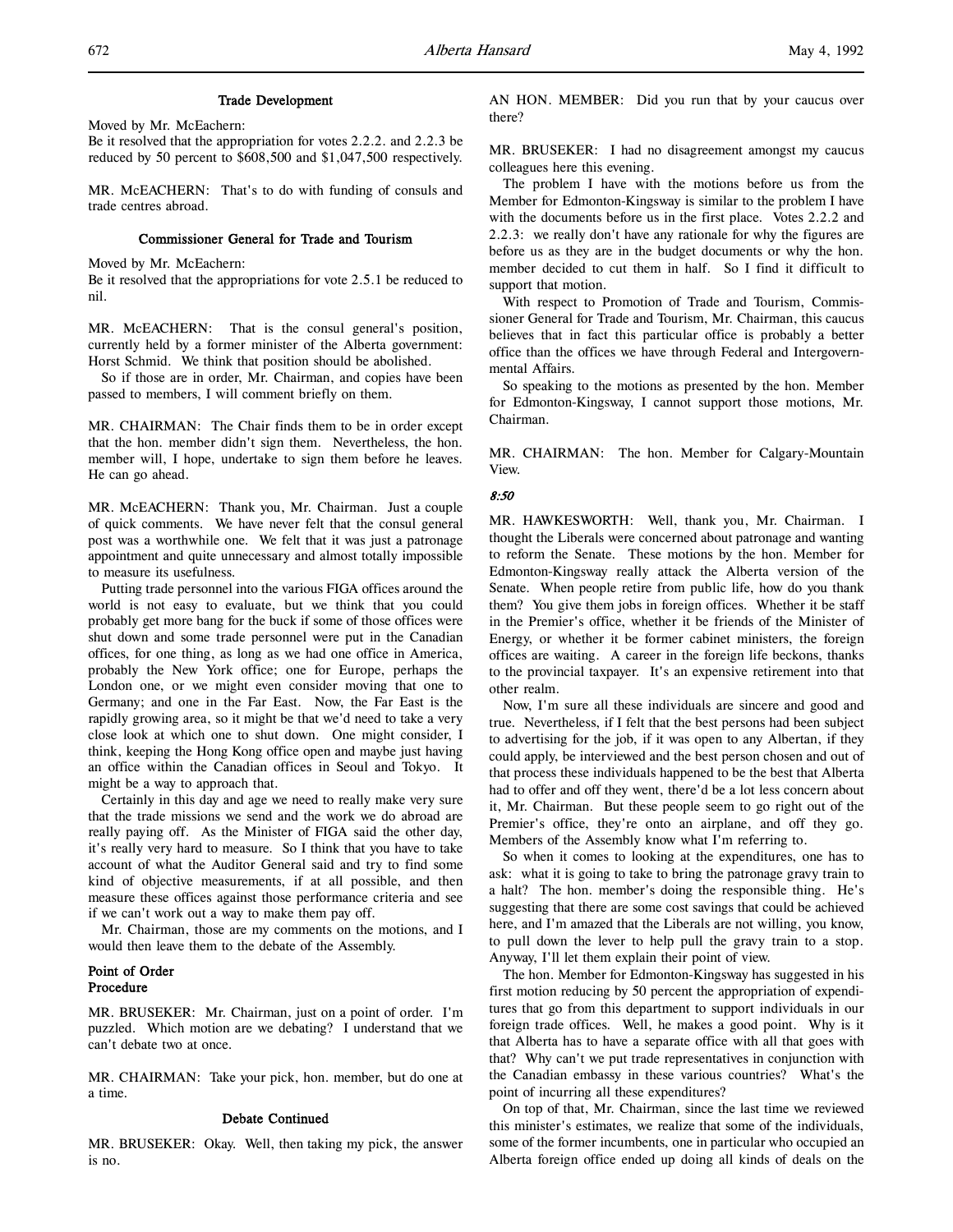side. I presume he consummated those deals after he left the public employ. I don't think this minister could buy enough good publicity to compensate for the damage that's been done by that individual taking people's money from overseas and investing it in a gold mine when it was clearly indicated to the people investing under that foreign investors program that that's not how that money was to be taken. It has Alberta written all over it, Mr. Chairman. The individual occupied a job on behalf of the people of Alberta in a government of Alberta office overseas, made the contacts, and at some subsequent time made the deals with those foreign investors. So it's Alberta all over the place. A friend of the Minister of Energy, that's how he got his appointment in the first place.

Now that it's been revealed that the money was taken from investors and put into a gold mine when it wasn't intended to be put into that kind of investment, people feel betrayed, people feel that they've been had, people feel that this is not the way investment business should be done, and people who feel that way are right. That's not how the process should work, that's not how investment money should be raised, and that's not the kind of reputation that I want for my province overseas. So this kind of patronage gravy train has got to come to a stop, and that's what the hon. member is proposing to do.

Now, on the other appointment, that of the commissioner for trade and tourism, I don't know what evidence the Member for Calgary-North West has seen to convince him that this is a wonderful position. I haven't seen anything in all the six years I've been here to convince me that there's a lot of good work coming out of these expenditures for this office. I am aware that the individual introduced the minister of tourism to some people involved with the World Blitz chess tournament a couple of years ago in the city of Calgary, which ended up costing the Alberta taxpayer a small fortune. Beyond that, I'm not aware of what kinds of business deals get done behind closed doors at the initiation or response of this individual person, the incumbent.

I've seen no objectives for this trade commissioner, no criteria to evaluate his performance. It's been called for now in this Assembly for a couple of years. I've not seen anything, but I do open up the Auditor General's report for the year 1990-91, which is the most recent year available to us, and I read that the Auditor has this to say about the department generally:

The incorporation of specific measurable benefits into program objectives would help management operate its programs more effectively,

particularly when it comes to exporting. It talks about the market development assistance program, granted not necessarily for this particular line in the budget, but presumably this individual has something to do with market development assistance. It's

to provide assistance to Alberta businesses by sharing the financial risks of entering new geographic markets for exporting their goods and services on a basis where the costs are commensurate with the benefits to Alberta. Objectives stated in this manner are vague and difficult to measure.

Well, I could presume that that overall comment could be applied in other areas as well. The Auditor General goes on to give some specific examples, but he doesn't want those specifics to cloud the general point that he's trying to make.

I have a great deal of concern that we're spending lots of money in this department based on giving a job to a former minister of the Crown with no questions asked, no evaluation expected. Now, if that evaluation has been done by a credible, objective body that's not expecting it to turn into some future funding for an ongoing evaluation project of some sort, if there were some basis to expect that an independent evaluator had had a look at that department and had been able to document a great number of successful conclusions and successful initiatives, I'd feel more confident. However, I just see all of these expenditures identified by the hon. Member for Edmonton-Kingsway as simply being part of the old boys' network that's set up in fancy, expensive offices, and off they go. Isn't this a nice way to finish off your years of public service to the taxpayers of Alberta? In fact, we should be far more disciplined, far more focused, far more efficient, far more economical in the way that we're spending and finding ways to deliver at least the same level of service, if not a better level of service, using our Canadian embassies overseas or other infrastructure available to us.

Mr. Chairman, I strongly support the initiative undertaken by the hon. member this evening. I know that all government members are going to vote it down, but I would just ask them to pause and consider the reasons behind most of these motions on the floor. If not able to support them in this Assembly on this floor during this debate tonight, there's plenty of opportunity for them to call this government to account, if they so wish, in another place and at another time. So while I don't expect the motions to be adopted this evening, Mr. Chairman, I look forward to the day when we will finally be spending money on overseas promotion intelligently, effectively, efficiently, economically, and in a way that really promotes the best interests of the province, not in a way that sacrifices the interests of the province in order to promote some sort of patronage system that's at work in the minister's department.

## 9:00

MR. CHAIRMAN: Any further comments on the motion relating to votes 2.2.2 and 2.2.3 proposed by the hon. Member for Edmonton-Kingsway?

[Motion lost]

MR. CHAIRMAN: With regard to the amendment proposed by the hon. Member for Edmonton-Kingsway as to vote 2.5.1.

[Motion lost]

#### Economic Development and Trade (continued)

MR. CHAIRMAN: The hon. Member for Calgary-North West.

MR. BRUSEKER: Thank you, Mr. Chairman. It's a pleasure to be here again this evening with the hon. minister to talk about the department estimates on Economic Development and Trade. I have a number of questions for the minister, and I hope he'll be able to answer them sometime this evening before we have to quit for the evening.

Mr. Chairman, I'm going to start right in with vote 1, Minister's Office. We see a small decline here in terms of the costs, which I think is a step in the right direction. I applaud the minister for making a small albeit appropriate direction move in terms of reducing this cost.

The department, as I reviewed back in previous years, has really gone up and down quite a bit in terms of budget expenditures. It's seen an increase, it's seen a decrease, and now we're back up again. To the minister's credit, however, the number of employees again has shown a decrease, and for making the department more effective, I'd like to offer congratulations to the minister. I wanted to begin with a couple of positive notes before I came in with a couple of other perhaps not so positive comments.

Reflecting upon that change, I wonder if the minister could make any comments. Were there really efficiencies? Could the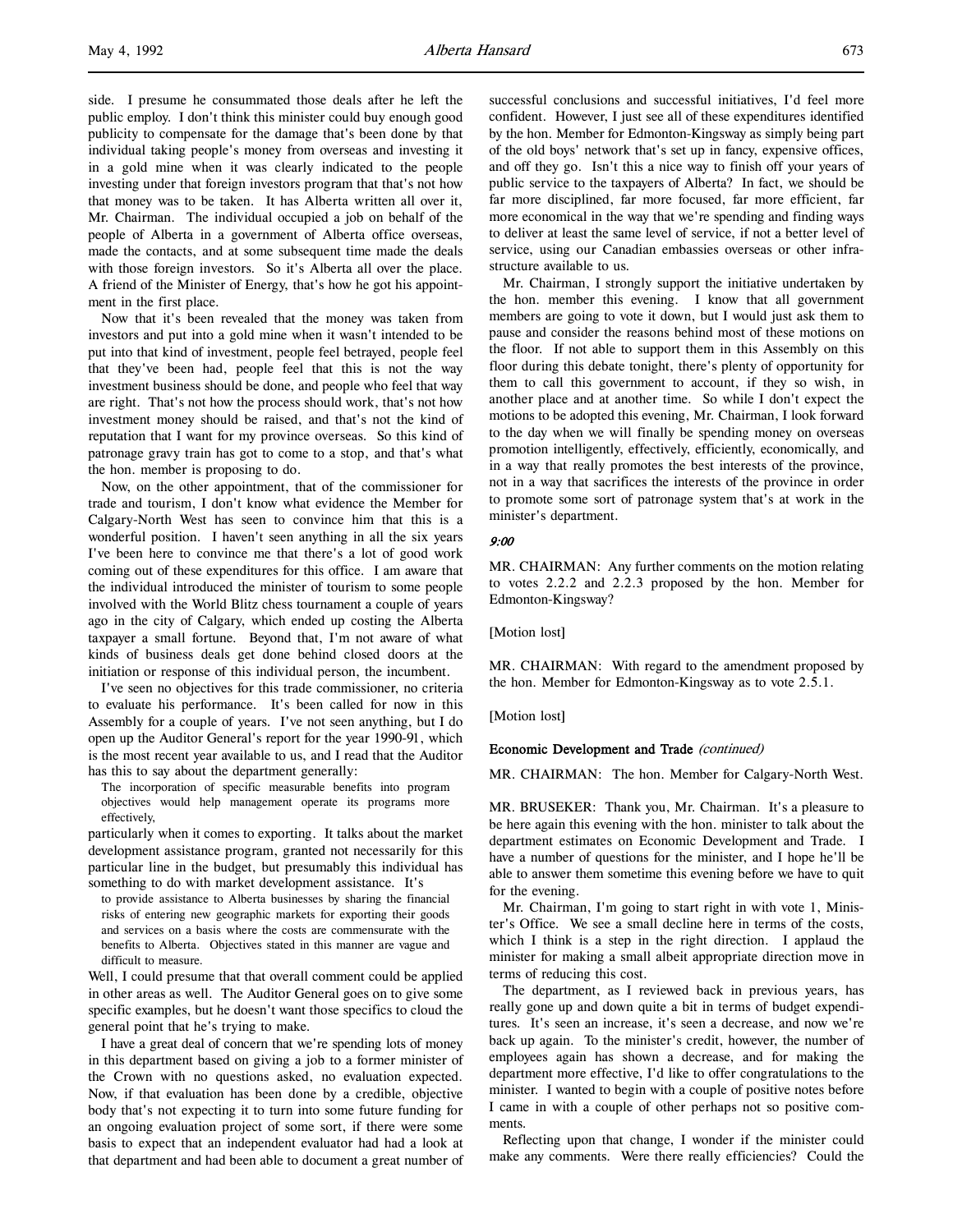minister perhaps talk about efficiencies that maybe have been realized that allowed the size of the department to be decreased? While the expenditure has changed, I can't say it's been reduced. It's gone up, it's gone down, as I've mentioned before.

Mr. Chairman, when I look at the total budgetary appropriation, the figure is higher. Of course, we have to take into account \$31 million –  $$25$  million going to Pratt & Whitney, \$6 million to AOC – but it seems that overall the department is actually getting larger in terms of expenditures, even allowing for those. I wonder if the minister could talk about why the department is getting larger. I know that part of it certainly is going to be due to vote 5, Western Economic Partnership Agreements, but the department does seem to be getting larger despite that. I wonder if the minister could make some comment about that because I'm not really quite sure why that is the case.

In vote 1 a large cut in the area of purchase of capital assets, a drop of \$200,000: again that's a step in the right direction and I think again is certainly something to be commended.

In previous years I've made a recommendation to the minister, not in the form of a formal motion but in terms of recommending to him and to other departments that we perhaps consider reamalgamating departments. As the minister is aware, the Department of Technology, Research and Telecommunications developed out of this department in the recent past, I believe 1986. Has the department or the government considered those kinds of amalgamations? We've talked about it before; we've had motions. I'm not going to bother with a motion tonight, Mr. Chairman, but I do put that question to the minister because I think when we look at the overall departmental budgets of \$15 million, it seems we could realize some savings by amalgamating departments.

I want to move on to vote 2 because vote 2 is really the heart of the program that is carried on by the department. Again some reorganization has occurred. For example, just jumping down to the bottom, International Assistance used to be a separate vote on its own. I wonder if the minister could comment why this is now a part of this vote 2. The second question I have is that we're seeing a reduction here from \$2 million down to \$1.5 million. Now, this assistance to developing agencies – we in the Liberal caucus have been advocating strongly for budget cuts and balancing budgets. This is one I have some difficulty with, in all honesty. I think this is something where we're really trying to help people to become more self-sufficient, and it's not a large amount of money. I'm wondering if the minister could explain why it's been cut. It's been half a million dollars. I think the intent of this particular vote 2.7 is very, very, positive, and I'm concerned in seeing this particular one going down. I think there are other areas where we can make some savings, but this is one that I am concerned about decreasing.

Going back to vote 2.1, Small Business and Industry, up at the top, we see for the first time that 2.1.5, Alberta Motion Picture Development Corporation, \$421,000, is now being included in this particular vote. I'm wondering why this is in here for the first time this year. This is the first time I've seen the AMPDC in this vote, and I'm wondering how come it's now incorporated in this vote. Before it wasn't a separate line item. I'm not opposed to it being here; I'm just wondering why it is here this year.

The rest of the cuts of vote 2.1, Mr. Chairman, are quite reasonable, but the Motion Picture Development Corporation – we do have a Bill before the House. I'm a little concerned about this particular corporation because in past years its losses have been fairly steady, not large amounts of dollars but quite consistent, and it seems that the taxpayers' money is not being wisely invested in this in terms of getting a return on our dollars. I'm wondering if the minister can make some comment. I didn't hear

him make any comments in his opening statement about this corporation, and I'm wondering if perhaps he could do so tonight, or perhaps later, I suppose, in Bill 14 discussion.

The Member for Edmonton-Kingsway introduced a motion which we have defeated. Mr. Chairman, the reason I voted against it and the reason why I'm going to vote against these figures before us is simply this: when I look at the figures before us and I look at the annual report of this department, there's a lot of information saying they've been in this trade show and that trade show and been here and there and suggested that a lot of things are happening. We're looking, in this total vote, at almost \$25 million. Does the department do any value-for-money audits? In other words, the department is involved in trade shows, and they promote certain sales, but how do they know that the government involvement is really being paid for? In other words, are we really getting the sales back to justify the expenditures that are being undertaken on behalf of different subdepartments within this particular ministry? As I said, Mr. Chairman, the annual report tells us about trade shows and trips here and trips there and small business term assistance and talks about a variety of things and says certain dollar figures are promoted, but I'm not sure how the minister can justify the figures that are before us.

So my question to the minister on really the entire vote 2 is: could he really talk a little bit about how these figures are arrived at? How does the department decide in vote 2.2, for example, that they need \$5.7 million to promote trade? How do we know that that's an appropriate figure? The Member for Edmonton-Kingsway says we should cut it in half. Perhaps the hon. minister will say we should double it. I don't know who's right because we don't have any rationales. I'm wondering what the rationale is for those things.

I'm going to leave vote 2 because it's really a boondoggle. The figures themselves show some going up, some going down.

#### 9:10

I want to move along to vote 3, economic development projects. The minister in his opening comments said yes, we've cut back in terms of number of exposures, I guess is the best way to describe it. But we've not cut back in numbers of dollars. We've got a huge figure here of \$25 million, which is a fair sized chunk of money. For the purposes of calculation it's a 914 percent increase from last year – I worked it out just because I was interested – from \$2.4 million to \$25 million.

Mr. Chairman, the Toward 2000 initiative that the government has undertaken had a number of presentations – I believe well over 200 presentations – made to it, and a number of presentations have talked about the line that business do not need nor do they want special grants or incentives or loan guarantees. The Calgary Chamber of Commerce made a presentation along that line. Ernst & Young has talked about the fact that government's direction in picking winners has been substantially poor given the records of some of the failures we've all heard about. The Western Centre for Economic Research makes similar types of comments. The minister and I have had some correspondence, and he's told me about the program. It's \$25 million interest free for 14 years. The letters to me from the minister have referred to certain requirements – performance and employment criteria – that this company, Pratt & Whitney, is going to be expected to live up to in order to receive the second installment, but I haven't received from the minister the details as to what the performance and employment criteria are. I wonder if the minister could make some comment specifically with reference to this vote towards Pratt & Whitney, \$25 million. We know the figures. What are the rest of the terms that go with it?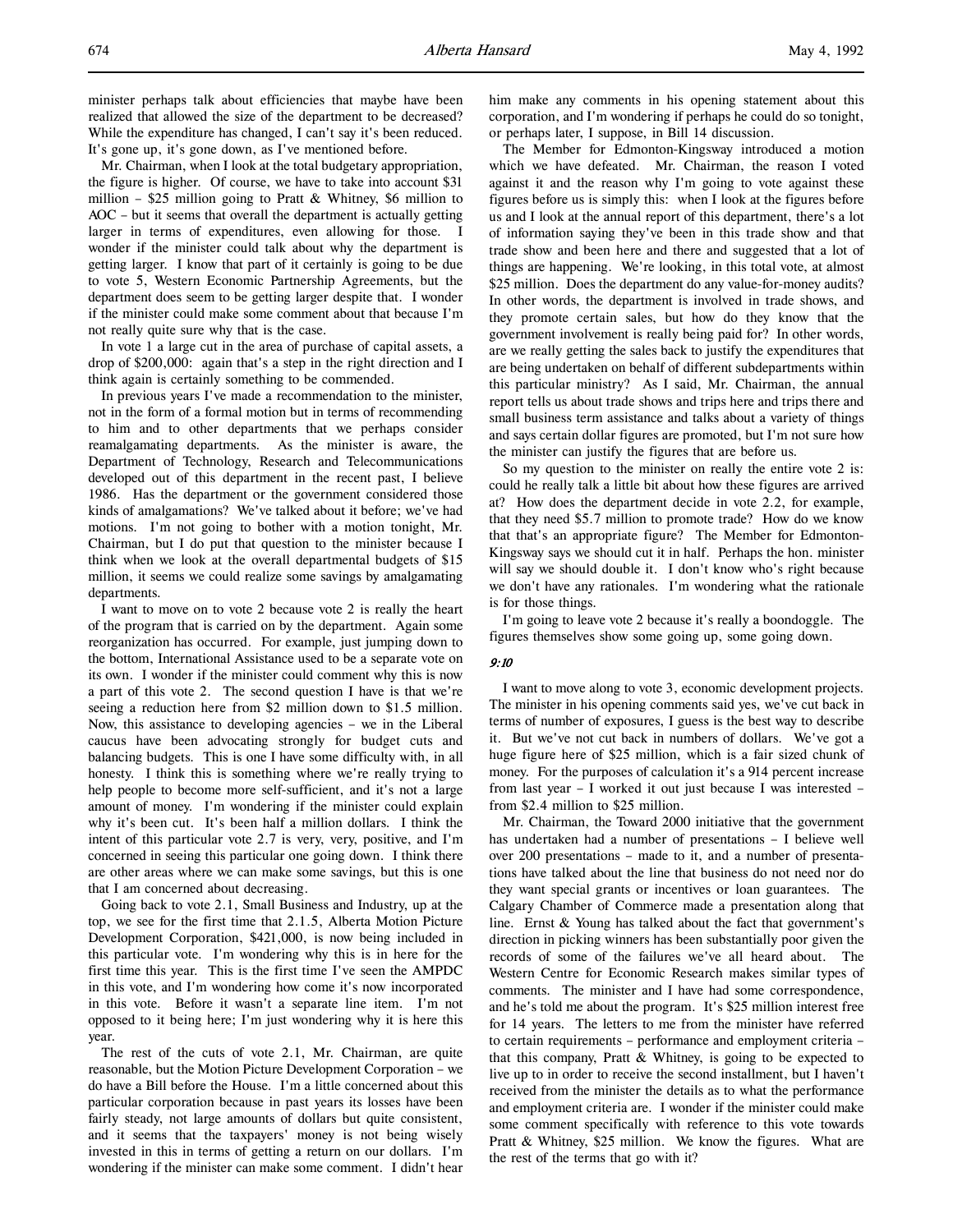Before we can even decide with that, I guess the question is: how necessary, really, was it? Did Pratt & Whitney come to the government and say, "We'll only come here if you give us \$50 million interest free," or did we make the offer and they said, "Son of a gun, if we've got that kind of offer, we can't pass it up." In other words, which came first, the chicken or the egg? I have a bit of a concern. I know the minister has probably seen the articles in the newspaper: Pratt & Whitney have laid off about 400 employees in their Ontario and Quebec plants. Is that going to have an impact on us here in Alberta? In other words, are we in a sense causing jobs to be gained in Alberta but lost elsewhere in the country? Because I think if we're looking at building a nation, we can't start robbing from Paul to pay Peter, as it were. That's a concern that I have.

I note vote 4 is well done, so we'll just move right along past that one.

I have some questions on Western Economic Partnership Agreements: \$60 million from the provincial government and \$60 million from the federal government for a total of \$120 million. When I look at the figures before us in the budget this year and recognize that this is a four-year program, in particular I want to ask the minister about two initiatives, one of them being the reforestation. In vote 5.6 we're proposing to spend \$6.6 million. That's out of a total of \$30 million. Also in vote 5.3, Cultural Industries, which is \$2.8 million, it seems that the figures, if we're spending them that quickly, aren't going to last for four years. So I'm wondering: are the figures going to be juggled, or are some of them planned to be spent in two years and others phased in over a later time? What is the long-term strategy here? Although we see a description for it overall, we don't see as much in there as I think we'd like to have.

The minister in his comments said that really these are individual; we're going to hear more from other ministers that are affected by these figures. If that's the case, I'm wondering: why are we putting these partnership agreements in Economic Development and Trade? Wouldn't it have been more logical simply to put, for example, Tourism Marketing into the Department of Tourism? We have the Team Tourism program. Wouldn't it have streamlined things if you'd simply put the dollar figures into the appropriate departments rather than putting them all in economic development and then spreading the dollar figures out?

We had some economic and regional development agreements that I guess the western economic partnership agreements were designed to replace, but the ERDAs ended in 1989. I'm wondering: why was there such a delay in signing these new agreements? The old ones ended in '89; these news ones have come in in 1992. We had a three-year gap in there. I'm wondering why that was. Why did we have that three-year gap in signing these co-operative agreements between federal and provincial agreements here? I think the concept is there, but it seems quite a time lag in between there.

The minister has talked about the Alberta Opportunity Company in vote 6. As the minister knows, I'm not a great supporter of the Alberta Opportunity Company. When I look at its record over the last 10 years or so since its inception, the dollars put in really don't seem to justify what we're getting back out of it. Last year the province increased the grant so it turned a "profit," but it's easy to turn a profit when you've got an extra \$15 million injection of cash, Mr. Chairman. If somebody gave me \$15 million, I could probably show a substantial profit at the end of the year as well. I'm concerned that when you take away that extra \$15 million, it looks like AOC really showed a \$10 million loss. So I haven't really been a supporter of the AOC; I'm not a supporter of the AOC now. The minister said this is the 20-year anniversary of the AOC. I also want to mention that this is the 50-year anniversary of the battle for the Atlantic, and maybe he should be like some of the U-boat commanders and torpedo this thing and have done with this particular concept.

I think what I'm suggesting here, Mr. Chairman – as you may have guessed, I'm leading up to a motion that I would like to pass out, and I'll get to it in just a moment. I've ensured that this one has been signed and preapproved by Parliamentary Counsel. But I do want to make some more comments about AOC. The minister talked about long-term debt of \$150 million, accumulated deficits of \$36 million, total assets of \$142 million. A question I put to the minister before is that I'd like more details on the loans and the guarantees. I think the minister did give some details in terms of total dollar figures, but I'm concerned about the losses recorded by AOC. How much has been lost, to whom, and what do we have to show for it? We're being asked in his vote to approve \$20.1 million, and to be frank, Mr. Chairman – no pun intended – I have some difficulty in supporting that when I don't have enough information before me.

Generally speaking, Mr. Chairman, the minister also made some comment about particular companies that have been under the auspices of this department and that he'd be delighted to answer some questions about those, and so I'm going to pose some questions to him about particular corporations which have received substantial infusions of cash from this department.

The first one I want to start with is Global Thermoelectric Inc. I understand that this is an interest free loan to Global, no repayment schedule. My first question about this particular company: what kinds of controls are there over loans such as this where there's such an oversight that no repayment schedule was ever instituted? I understand that this loan that was \$3.7 million was later converted to a 25 percent equity position, and that's been written down to a \$750,000 value. Has the \$3 million loss been written off in this current fiscal year or the past fiscal year? What's happened with that particular corporation? With respect to Global Thermoelectric Inc., I understand this particular company is in some substantial difficulty. My third question is: is there provision made for remaining potential losses? That's corporation number one.

Northern Steel, Mr. Chairman, is another corporation with which the minister has been involved. Thursday and Friday of last week we had the auction take place on this particular corporation. Fourteen million dollars in loans and guarantees from this department and assets realizing sales of approximately \$2.2 million is my understanding. I know it's in a different department, but it relates to this particular ministry. What portion of the \$6 million in losses is budgeted for the losses on Northern Steel? Since the Alberta government is not, as I understand it, a secured creditor, will we be getting anything back as a result of the sale of the assets? The assets are land, building, equipment, and also, I understand, quite a chunk of inventory of steel that's ready for sale. Are we going to be getting any of that money back against our \$14 million investment? Another question I had with respect to Northern Steel was a long-term lease dealing with equipment to PanAmerican Bancorp Leasing. My question with respect to that particular loan is: is that an ongoing expense, or has that now been terminated because the corporation has been terminated?

#### 9:20

Another question I have is with respect to another company called Golden Gate Fresh Foods, Mr. Chairman. This is a subsidiary of Fletcher's and is a firm located in California. I'm wondering why or how this \$13 million loan guarantee was transferred from Fletcher's to a California corporation. My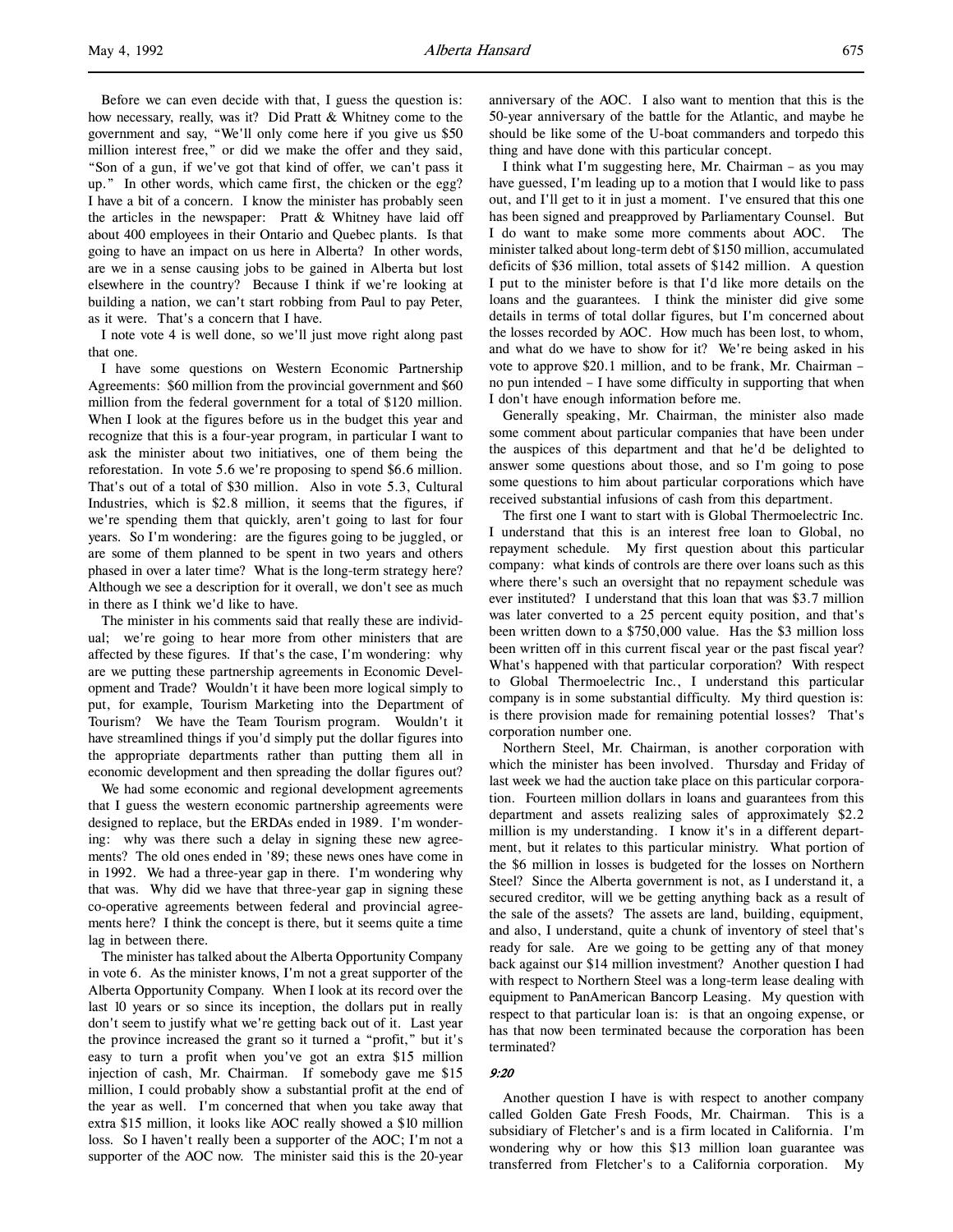supplementary question to that is: why would the government allow that loan guarantee to be transferred out of the country? I really don't understand how giving money to a California corporation is going to help us here in Alberta.

The last corporation I have a question for the minister on deals with Smoky River Coal. I understand their concern is that they may need an additional \$60 million in capital assistance to develop new mines. I'm wondering if the minister and his department have any plans to give any further assistance to that particular corporation.

Mr. Chairman, the department puts out a publication called The Record. In The Record they refer to the loans, and the minister frequently refers to a 5 percent loss. In other words, 95 percent of the loans are good, 5 percent of the loans are bad. I think that figure does hold with respect to the export loan guarantee program, but I'm wondering about the rest of the loans. For example, MagCan has a \$102 million loan. I'm wondering if we look at it perhaps from a different perspective rather than numbers of loans. We look at the dollar signs, the value of the loans. We look at MagCan, we look at Gainers, we look at Golden Gate Fresh Foods, and it seems that perhaps what we should be looking at is dollar value rather than simply numbers of loans. If you have a thousand \$1,000 loans and all of those are good but you have one \$10 million loan and it goes sour, it more than offsets the difference. So the concern I have to the minister is that perhaps the department should consider reporting in a different fashion.

The Western Centre for Economic Research made a submission to Toward 2000 Together. The Auditor General has also talked about no-risk management for contingent claims. I'm wondering if the minister has implemented any of the suggestions. The suggestions are that in the event, for example, that Golden Gate Fresh Foods would go down, rather than the public taking it over, what about consideration of putting this out to an auction and selling it off at an auction? Rather than us taking it over, let's get out of this business; let's sell it off and get what we can for it.

The disclosure of guarantees is improving, but in the budget document – and I refer to page 40 of the budget speech – we still have a huge category that says other, and it lists \$41 million. We don't know what "other" really means in terms of numbers of companies, who's got what in terms of the details. I'd like some more details, and in fact I've put a question on the Order Paper for that for the Legislature to consider.

The loan guarantees should have some kind of a call option on the shares of the corporation. In other words, if we're going to take some of the risk in supporting a particular corporation, what do we have for offsetting securities, and has that been considered by the minister?

Finally, Mr. Chairman, just in wrapping up, I think I've asked the minister lots of questions and given him lots to deal with. I have circulated a motion to the Legislature. I believe all members have a copy of it. The minister asked in his opening comments for suggestions on how we can improve, and I've provided a motion that I think is quite open-ended and broad and gets at the intent of what we, certainly in the Liberal caucus, have been talking about: trying to at least put a handle on things.

#### Sunset Clauses

#### Moved by Mr. Bruseker:

Be it resolved that the Committee of Supply recommend to the Assembly that consideration be given to implementing sunset clauses in all legislation which establishes subsidies for various projects, businesses, or other programs so that all such programs have a finite life span.

MR. BRUSEKER: Mr. Chairman, this really is a nice, wide, open-ended kind of recommendation, but I think really that the key words are "sunset clauses." If government is going to introduce a program for May 1, 1992, they should say, for example: "We're going to start this program May, 1, 1992. We're going to end it three years later, May 1, 1995, and then we'll re-evaluate it at some point." So the purpose of this really is simply to say: let's not get ourselves in the trap of having things go on and on simply because it's been the way we've been doing things for a lot of years; let's recognize that at some point we do need to end programs. I'm putting forward this motion in the spirit of suggestions, as the minister asked for, to perhaps help in working towards that balanced budget we've all been working towards.

Thank you.

[Mr. Jonson in the Chair]

MR. DEPUTY CHAIRMAN: Any discussion on the amendment?

#### [Motion lost]

## Economic Development and Trade (continued)

MR. DEPUTY CHAIRMAN: Calgary-Glenmore.

MRS. MIROSH: Thank you, Mr. Chairman. It's a privilege for me to stand and speak on the estimates and congratulate the minister and his department for the fine work that they've done in stimulating this province's economy.

One of the greatest responsibilities that government has had in the '90s will be the continued diversification of our province's economy. I'm confident that our government will continue to meet this challenge. It's amazing to see that in spite of the setbacks that this province has seen in the early '90s, Alberta's economy continues to grow. Since 1985 Alberta has created 122,000 new jobs. Despite the recession we see in North America, Alberta is still creating new jobs. Manufacturing investment has tripled, value-added production of agricultural goods has doubled, and manufacturing and petrochemical plants in Alberta exceed \$3 billion.

I'd like to talk, Mr. Chairman, a bit about Toward 2000. I really believe that the opposition is definitely very jealous of that particular direction. It's now called the T2T. We talk about Toward 2000 and what has happened with this particular paper. In southern Alberta we've received a lot of very positive comments, and in spite of the current situation the recent United Nations studies indicate that Canada has the second highest quality of life. In Alberta we expect that high quality of life. Our national wealth has been built on trade and especially our natural resources, yet the opposition members seem to hit on votes 2.1 and 2.2 regarding trade.

Despite the wealth generation of our natural resources and manufacturing, we have to pay for this standard of living that Albertans have become accustomed to, and we do that through trade, Mr. Chairman. The accumulated federal and provincial debt is fast approaching one entire year's gross domestic product. Add that to the municipal, corporate, and personal debt, and we find ourselves in a very desperate situation. Our deficit continues to grow, and funds required to service the debt are draining much of the wealth that we have generated.

How are we going to pull ourselves out of this debt? We have to do it by trade. The global economy affects all of us, and the reality is that the global economy is a competitive method. We must compete in order to sustain our quality of life. We must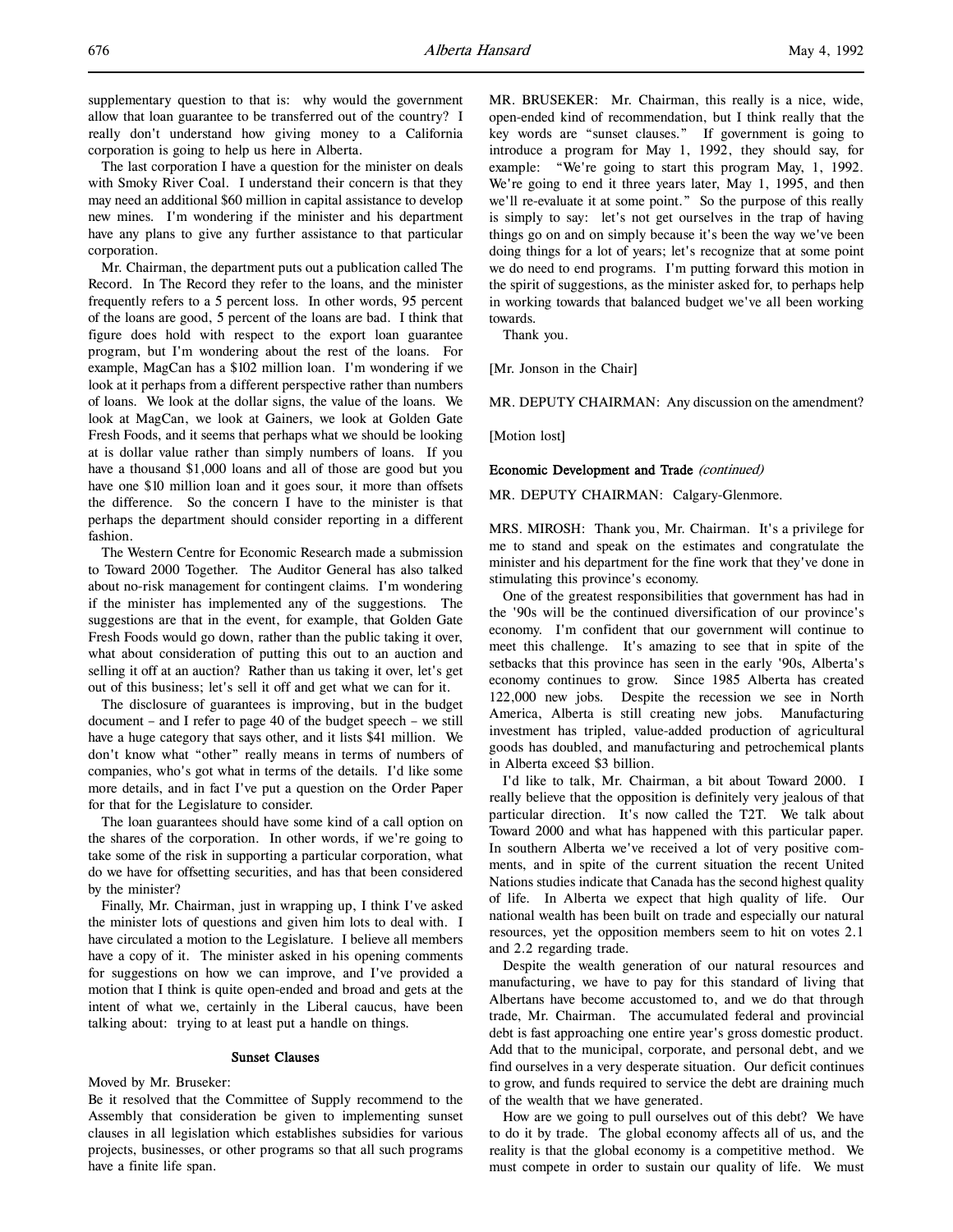find ways to generate more wealth to fund our social and other programs as well as service our debt. Otherwise, we cannot afford them and we cannot afford this standard of living. So our choice is simple. We either decrease our standard of living or we increase our output, and in order to increase our output we have to move into the area of trade.

Members opposite have been criticizing this government about promotions of trade and tourism and the benefits that we have realized through trade shows and other areas throughout other countries. I can't believe, Mr. Chairman, that they don't understand that without these kinds of trade shows and promotions, we cannot promote people to spend money in our province.

### 9:30

We're listening to the concerns of Albertans, to what they're saying, and stimulating our economy. I can't say that about the opposition members. They don't seem to be listening. It's interesting to note, Mr. Chairman, that we have received over 2,200 responses with regards to Toward 2000. [interjections] I'm talking about Toward 2000 and stimulating trade and economic development and stimulating our economy. You still don't know what we're talking about, yet we have over 2,000 responses from the Toward 2000. Members opposite are asking what people are saying in those submissions. Well, I'd like to talk about what people are saying in those submissions.

They're talking about our energy sector and what is happening in that area, that our oil and gas firms are price takers, not price setters, and they rely on the international firms and events that take place all over the world. That's what trade shows are for, and that's what this whole thing, vote 2.5, is all about, the promotion of trade and tourism. That's how you promote our economy.

Global travel is on an increase; more people are traveling than ever before. Tourism is a great stimulant to our economy. Increased competition is now coming from places like eastern Europe, and we need to create an area where we will create growth for tourism. We now know that the greatest growth potential is with seniors, who are wealthier and healthier than ever, and they do travel.

Agriculture. The industry has been forced by economics to look at new ways to stay alive, but it can still go a little further. Subsidy wars may end, but the use of technology in competition for world markets will not. Value-added opportunities exist in such products in agriculture. We have to be creative and see a way of replacing traditional methods and products. We must look at high technology.

Possibly the greatest untapped resource of our talent in Alberta is high technology, our brains, and there's a tremendous potential. The biggest obstacle has been the inability to take advantage of expertise. We must continue to do that. All firms must stay abreast of industry and global trends. Global competition will affect our businesses, and thus we must continue to sell ourselves in the global market. We have to look at partnership as a means to an end, government in partnership with industry. This is an approach that we must look at in our economy. We have to look at communication, cultural industries, mineral development, northern development, reforestation. This year the economic initiatives of the provincial government will help the Alberta economy grow by 2.5 percent in real terms and will create 15,000 jobs this year.

Alberta's tax advantages. This is in the Toward 2000 paper. A lot of people are talking about having a tax advantage in order for people to come here to invest. The government recognizes that global competition for manufacturing and jobs requires that our tax rates be competitive. Income tax rates for large manufacturers and processors must be competitive. The capital cost allowance on manufacturing machinery and equipment purchases will be increased. Small manufacturers will continue to benefit from our low 6 percent tax rate. The combined Alberta and federal income tax reductions will cut the total taxes of Albertans by \$65 million in 1992, and this is very important in order to create a diversified economy and to help people invest.

It's interesting to note that exports support 250,000 jobs in Alberta, yet members opposite talk about our export loan guarantees. These have created 250,000 jobs, and nearly 2,000 Alberta companies export to over 150 countries around the world. In just over 20 years our exports have tripled from \$5.2 billion to over \$17.7 billion in 1991. We have to credit this to our export loan guarantees, and yet the opposition can't comprehend it. You keep complaining about it. It's a major part of it when you look at 250,000 jobs.

MR. McEACHERN: A small part.

MRS. MIROSH: You say that's a small part. This program has assisted 322 companies in nearly eight years, and most of them are from Calgary.

MR. McEACHERN: So?

MRS. MIROSH: So? You don't care that the loan guarantees have created and helped 322 companies? Where are you coming from?

MR. McEACHERN: I merely said they didn't do it all. [interjections]

MR. DEPUTY CHAIRMAN: Order in the committee, please. On all sides of the House, please. [interjection] Order, hon. member. Order please.

MRS. MIROSH: In the Alberta capital loan guarantee program we have assisted 650 small businesses. The small business term assistance plan has . . .

AN HON. MEMBER: Alex doesn't care either.

MRS. MIROSH: The Member for Edmonton-Kingsway really doesn't care that we have created all these jobs in Alberta. He admitted to that. Shame. He admitted he doesn't care about 320 small businesses.

Mr. Chairman, the people in Calgary, the people who have made submissions to Toward 2000, say that we have to have a long-term goal. In order to achieve these competitive advantages, we must continue this loan guarantee program. That's very important. The world's getting smaller, and the competition's getting greater. We have to create new wealth. We create new wealth with people, and people believe in what we're doing. We believe in quality, and most important, Mr. Chairman, are the value-added products, our opportunities realized, including byproducts or innovative spin-offs from our main products. My colleagues in this House wonder about whether or not we in the urban areas understand agriculture. Well, we're learning. We know now how important agriculture is in the value-added products. We are now trying to sell all these products in the urban areas.

We have to have a major information centre. We have to have a way of measuring, rewarding, and recognizing performance of individuals and teams who have become competitive in the global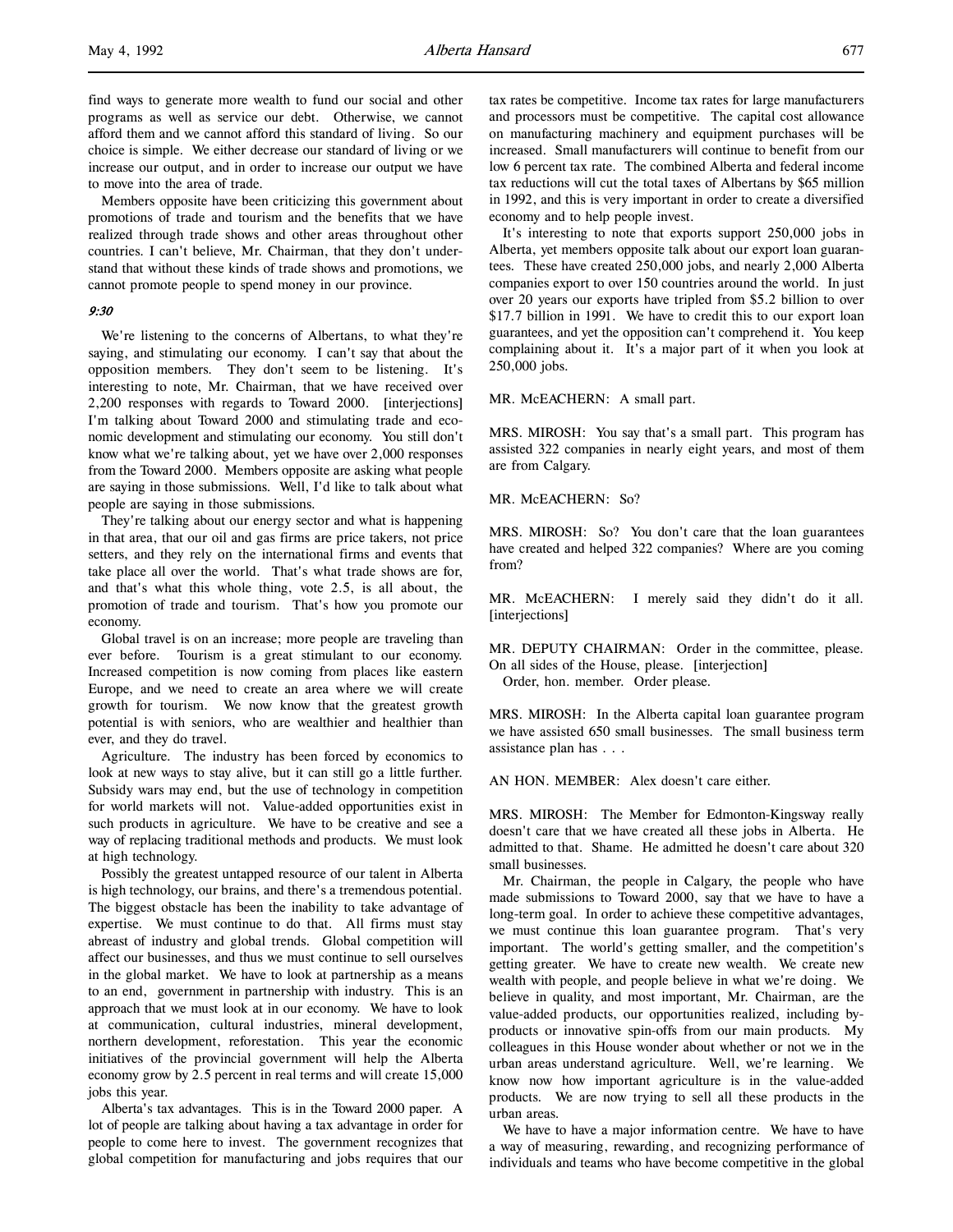market. The most productive company will be the one in which all the employees are striving for the same goal: quality, total quality. We must invest in our most important asset, and that is the people of Alberta.

Mr. Chairman, in closing, I would like to commend the work that the department has done. I have some reservations about the total budget cost increasing, from 1991 to 1992, from \$36 million to \$53.3 million. Perhaps the minister could talk about that increase. It looks like the operating budget has decreased from \$33 million to \$28 million and capitals costs have decreased by half, yet we have a total increase of almost double in his overall budget.

Mr. Chairman, I think it's important that we do develop more and more trade and competitive trade within the department of trade and continue helping small businesses wherever we can. I'd just like to make one point in closing with regards to your office in Calgary, Mr. Minister. We have had a great deal of help from the Calgary office. The department in Calgary has had 11,000 inquiries related to business counseling, trade development, and investment opportunities. This is not any small potatoes. They have co-ordinated help to agents throughout the world, in New York and London. They've helped in business counseling and development branches and assisted in hosting a lot of delegations from Russia and other parts of the country. They've been extremely, extremely helpful in those areas, and I would hope that the minister would continue to encourage his department to do that.

## 9:40

The business counseling and development as well has been very successful. It's been a new area in the department. The business counseling and development branch provides leadership in coordinating development and implementation of the strategy.

Mr. Chairman, I hope that the minister will continue to develop those programs and help people, particularly in our province, who are interested in continuing to trade and promote their trade through the trade shows. It's been very, very productive. The Member for Calgary-North West wondered about these trade shows, and I think perhaps it's important that he be shown how many companies have been helped by this.

Thank you, Mr. Chairman.

MR. DEPUTY CHAIRMAN: Are you ready for the question?

SOME HON. MEMBERS: Question.

MR. DEPUTY CHAIRMAN: The hon. Member for Calgary-Mountain View.

MR. HAWKESWORTH: Thank you very much, Mr. Chairman. I'm going to keep my remarks relatively brief this evening, but I'm not sure that hon. members will be any happier with the comments or points I have to make. I really would like to talk about a triple E department: efficient spending, effective spending, and equitable spending within this minister's department. I'm sorry I'm going to have to say tonight that he's part of the "in" crowd – inefficient, ineffective, and inequitable – and I'm going to make my points around those three.

First of all, Mr. Chairman, I thought it instructive, in looking at the cost . . .

MR. DEPUTY CHAIRMAN: Excuse me, please, hon. member. Could we please have order in the committee. A certain amount of informality is permissible, but the speaker should be able to be heard. Thank you.

Please proceed.

MR. HAWKESWORTH: Anyway, Mr. Chairman, I just thought it would be interesting to take a look at how much is being spent by this government in administration. So I took the liberty of looking at these estimates, Economic Development and Trade, and we find that they're spending \$25 million this year, approximately, for business and development. There's another \$21 million into the partnership program, vote 5, for a total of \$46 million. Now, there's one \$25 million loan that somewhat skews the global figures, and as well there's the money that's going to the Alberta Opportunity Company, which in turn has its own corporate structure, its own board of directors and so on. I didn't want to double count administration, but basically this government is spending \$3.4 million in departmental support to spend \$46 million.

I thought it was interesting to also look at the Department of Technology, Research and Telecommunications, which essentially serves exactly the same function as this department: \$14 million in that department for providing funding, \$28 million for the Alberta Research Council, \$17 million for Access and CKUA; a total of \$59 million in that department. Combine that with this minister's \$46 million, and \$105 million is being spent in the in the two departments for economic development initiatives.

Combining the Departmental Support Services for the two departments, we find that they're together spending \$10 million to administer a \$105 million program, and I haven't even begun to analyze what might be going on in the tourism department, which is also an overlap in terms of the delivery of economic development programs. I just think, Mr. Chairman, that that's an inefficient way to organize and deliver programs of government. I would say there are some areas there of inefficiency that could be addressed or ought to be addressed.

Ineffective spending. I just would like to briefly highlight the litany of failure that's occurred in the ad hoc program. I mean, it's astounding that with the six companies that succeeded in the ad hoc program, for every dollar they returned, there was \$42.40 of taxpayers' money lost by the companies that did fail. Now, Mr. Chairman, I'm not expecting that every program and every support that this minister provides to a company is going to succeed. In fact, I would just anticipate that that's part of the business of providing funding to business, that if you're into that, not all of it is going to succeed. But of the 75 companies that received ad hoc taxpayer investments, loans, guarantees, or indemnities since April 1, 1986, 36 have failed, leaving taxpayers on the hook for losses totaling over \$1.6 billion. I know that the hon. member who just preceded me talked about all the jobs that have been created under the ad hoc program. Six companies have fully repaid or fully discharged taxpayer-funded obligations, and that came to \$38 million. There are another 33 that still have debts outstanding.

I'll just give you a brief overview of some of them: General Systems Research, Myrias Research, Alberta Terminals, Chembiomed, Global Thermoelectric, Nanton Spring Water, Ringo Manufacturing, Tomotechnology, Northern Steel, Gainers, Gainers Properties, Alberta-Pacific Terminals, Magnesium Company, Golden Gate Fresh Foods, Alert Disaster Control, Pyramid Industries, Continental Canal Systems, to name only a few, Mr. Chairman.

In 1990-91 for every dollar the government spent on new ad hoc assistance to business, 98 cents was lost on previous business ventures. Mr. Chairman, that in my view is a highly ineffective spending program. We're talking big dollars here: \$1.6 billion that could be used to reduce our deficit, that could be used to create more openings in our colleges and secondary institutions for students who want an education, extra money for all sorts of things, including funding a tax reduction if the government so chooses. So I just want to highlight the extremely high loss rates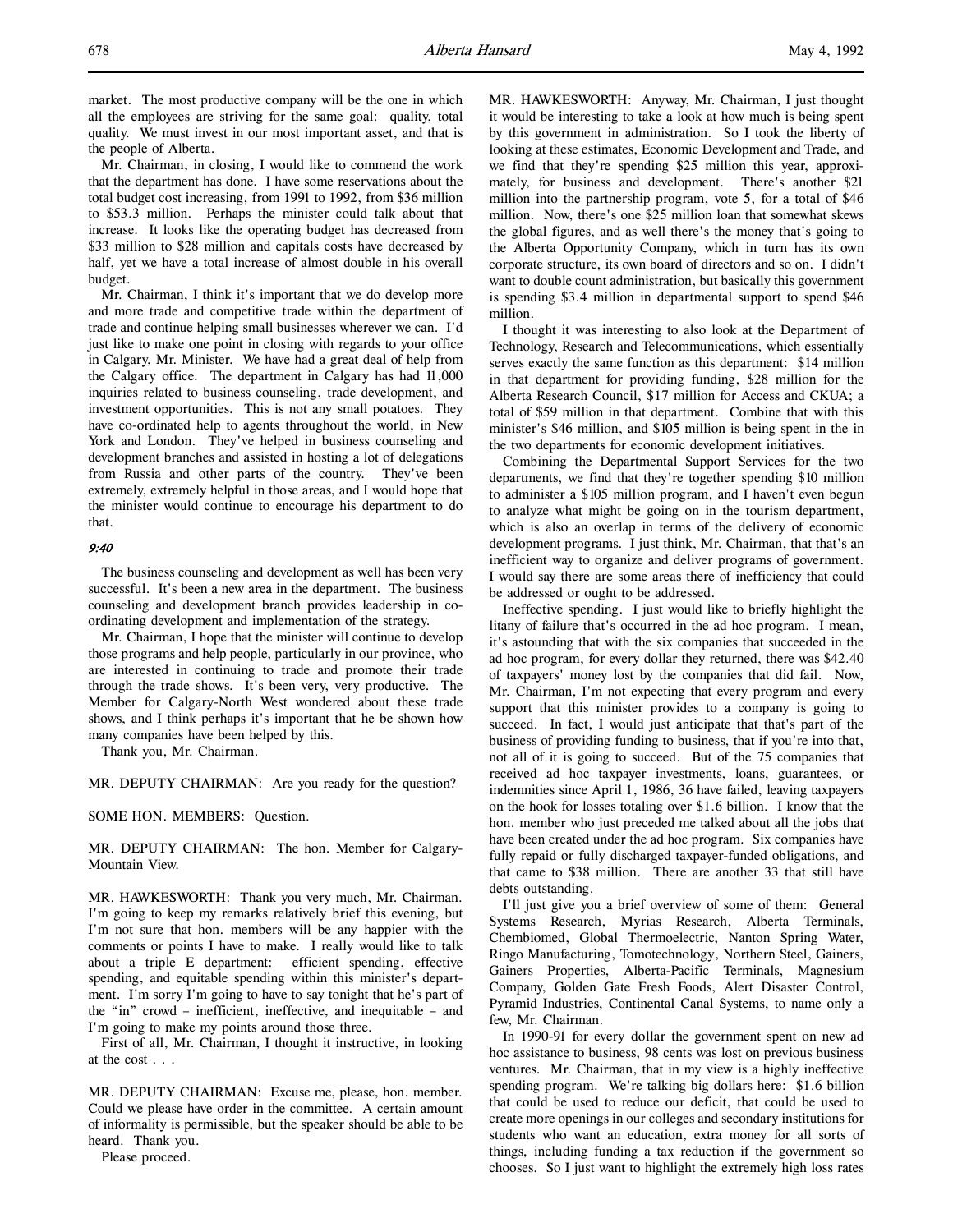that have been suffered by taxpayers in the ad hoc assistance programs.

Mr. Chairman, if you take just the year the most recent public accounts are available, 1990-91, the loss rate on student loans was 9 percent; .6 percent on farm credit stability loans; capital loans, 1.5 percent; export loans, 5.7 percent; and as I indicated, for the ad hoc assistance program, 98 percent. Not, in my view, a record of success.

Mr. Chairman, inequitable spending. Some have already highlighted that small business is being squeezed out in order to support big expenditures for single entities such as Pratt & Whitney. Obviously, we're not opposed to bringing new investment to the province, but we also don't want to see our small businesses squeezed out either.

I would also like to review, in terms of the way money gets spent by the ministry and by the government, what the Auditor General had to say about evaluating and monitoring specific loan guarantees. He says on page 13 of his most recent report that

proposals received from departments are sometimes inadequately supported because they lack business plans, operating budgets, and financial statements.

I'd like to know if the Minister of Economic Development and Trade will indicate whether these comments from the Auditor General are directed at his department or not.

In a sample of files reviewed, instances were noted where financial statements of organizations with guaranteed loans, which should have been submitted by the borrower, were not available. In one instance, the file contained no evidence of action taken or proposed by the financial analyst when the actual results of operations of the borrower differed adversely from those in the guarantee proposal.

These are very, very alarming comments being made by the Auditor General. I realize that the monitoring of guarantees once they've been implemented moves over to the Treasury Department, but obviously one can't make a hard and fast delineation between the two departments, and the Auditor General's report is very alarming in some ways in view of that. So, ineffective and inequitable.

#### 9:50

On an ad hoc basis, the minister's department makes the decision. The minister or people very close to the minister are the ones making the decisions. That is, it's not part of a policy overview; it's on an ad hoc basis. I'd just like to ask the minister: who gets in the door? How is it that these individual companies all get these approvals? Is it because they knock extra loud, or because they have a certain degree of credibility with the minister? Or is there some other reason why they're approved, especially given that the Auditor General is saying that some of them lack business plans, operating budgets, and financial statements? I would be very concerned, and when I see a pattern here of failure reaching \$1.6 billion, I have a great deal of concern about the administration of the ad hoc program.

A lot of discussion about the Pratt & Whitney loan: \$25 million without interest. I'd like to ask the minister: what are the repayment terms? What is the best case scenario as well as the worst case scenario? Is there some instance in which Pratt & Whitney would not have to repay that money at all? I'm sure that's part of the agreement. Would he tell us what, under the best case, would be the repayment terms, and under the worst case, what are the repayment terms?

I'd just be interested whether Pratt & Whitney will be obliged to carry a contingent liability on their financial statements which indicates that money is going to be owed to the Alberta government, and will that financial statement indicate what the terms and conditions might be? I know that it was instructive for me as a member of the Heritage Savings Trust Fund select committee,

when reviewing the loan provided by the trust fund to the Alberta-Pacific consortium for their financing – you know, you go and get a securities offering in this province, and it contains a lot more information to the shareholders than members of the Legislature can get from the government regarding the matters that we're being asked to vote on. Here we're being asked to vote for this loan. What kind of information are we given? Not much, and I would like the minister to expand on some of those terms.

Finally, I would hope the minister could take a few minutes in his closing remarks to talk about a general provincewide sales tax. I notice that the Canadian Manufacturers' Association's most recent bulletin is now calling on the government to implement one. I notice that significant players in the oil patch are now calling for one, and I also note with interest that the opposition Liberal Party is also calling for one. I would like to have the minister perhaps take a moment or two, if he would like, to tell us what the prospects are for the tax regime as he sees it in terms of a general retail sales tax. I think those might be some comments that I would welcome and look forward to receiving.

Thank you, Mr. Chairman.

MR. ELZINGA: Mr. Chairman, let me respond to a number of the issues that have been raised, and I will do so in reverse order, if members don't mind. Prior to doing so, let me indicate my special appreciation for the debate that we have had tonight and for the valuable advice that we have received. I'll do my level best to respond to the questions and concerns that have been raised.

Let me start with the hon. Member for Calgary-Mountain View and indicate to him that the administrative costs naturally would be higher when you are involved with the number of clients that we are. Assessments have been done by a number of financial institutions, as have been done by ourselves, but the smaller the loan amount, the more clients you have, the greater administrative costs that are incurred. Since we do deal mainly with the small business sector, as I indicated in my opening remarks, there is a higher administrative level required as it relates to counseling and the information services that we pass on.

Just as it relates to the administration itself, the \$3.4 million he referred to includes the finance division, whereby we do monitor the projects that we are involved in. I must say I find it a wee bit ironical whereby he says we should have less administrative services, yet he goes on to highlight some of our failures, whereby maybe if we had more administrative services to do a more thorough job of monitoring them, we would have fewer failures than we've had to deal with. But I deeply respect his comments.

I'm going to deal with the issue of losses, which he highlighted too, when I deal with the hon. member for Edmonton-Kingsway. I'm also going to respond because it has been raised before as it relates to the Auditor General's statement, but let me indicate to him also that our deputy has responded to the concerns that have been raised by the Auditor General. We believe that we have responded in a positive way in addressing the concerns that he has raised.

Just as it relates to project approval, any project that we are involved in, we do go through a very thorough analysis. The analysis varies as to the project. If I can give one example, an example which I have repeated on a fairly consistent basis in this Legislative Assembly, with our export loan guarantees and a number of other projects we also rely on the advice we receive from the financial institution, whereby they do the due diligence. We rely on them plus a further analysis on our own behalf to make sure that what we are involving ourselves with is a valid project.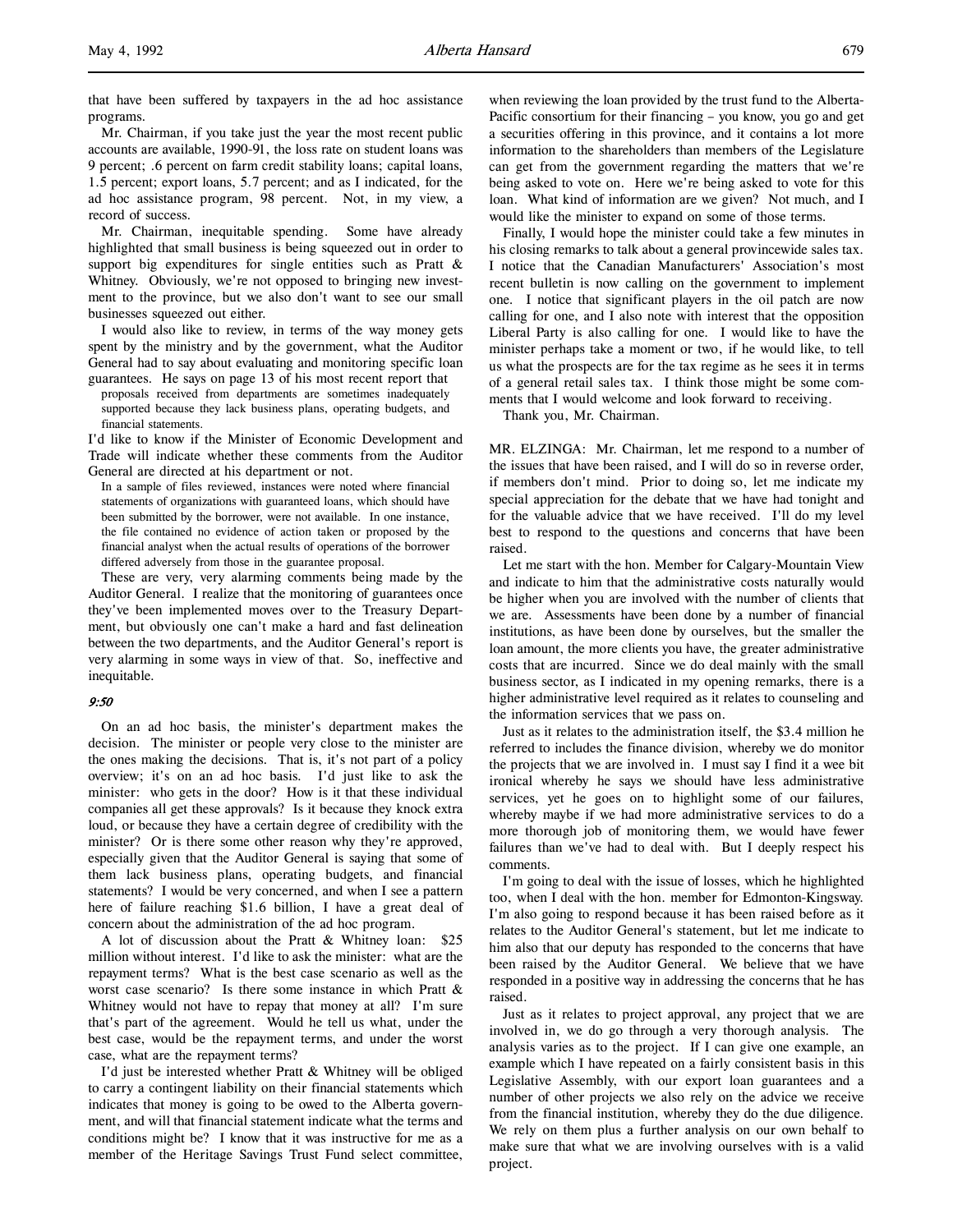Since other members raised Pratt & Whitney, I'm going to deal with it in a more in-depth way. Just to leave the hon. member with the assurance that there is a full repayment as it relates to the loan we have given them. Other members have indicated that our budget has increased. Well, this is a loan. It's a nonbudgetary item, whereby there is going to be a full repayment.

Just to close on the hon. Member for Calgary-Mountain-View's comments as it related to a sales tax, our position has been stated very clearly on a consistent basis by both our Premier and our Provincial Treasurer. I don't feel that I have to add anything to that.

Dealing with the hon. Member for Calgary-Glenmore, let me indicate to her also, as I have done to other members, my appreciation for the advice and counsel she has offered this evening in this Legislative Assembly but more importantly for the advice and counsel that her and her committee have given me and a number of other colleagues on an ongoing basis. The hon. Member for Calgary-Glenmore serves as the chairperson of our economic planning caucus committee, and we deeply appreciate the good work they do on an ongoing basis. I've made notes of her comments on the economy and the role that the Calgary office plays and that she has done. I, too, compliment Doug Neil and the excellent people we do have in our Calgary office.

Dealing with the hon. Member for Calgary-North West, I thank him also for his comments. He stressed the reductions we were taking as it relates to the number of employees and a small decrease in the minister's office as it relates to supplies. But I would be less than honest if I didn't indicate to hon. members that I feel our department presently is stressed. We have gone through a number of cutbacks within our own budgetary expenditures. The figures that you have before you I'm going to go through in greater detail in a moment, but if you remove the WEPA funding and the Pratt & Whitney nonbudgetary funding of the \$25 million loan, we have seen an actual decrease in our budget again this year. On a consistent basis our budget has been restricted, whereby we have a large clientele that we have to serve within the small business community, the small communities throughout rural Alberta. Quite frankly, I salute the work that our department has done, recognizing that there have been additional efficiencies imposed upon them. I indicated to him that if you do an analysis of the budgetary figures, you will find there is an actual decrease.

# 10:00

The hon. Member for Calgary-North West also asked my thoughts as it related to the amalgamation of a number of different departments, and this has been a question that has been put to other ministers also. It has been repeated that this is strictly the prerogative of the Premier. Here I salute the Premier for his initiative in giving a higher priority to technology and research development within this province, the higher priority he has given to tourism, the higher priority he has given to forestry. If you look at the investments that have taken place within this province, recognizing that agriculture and energy have suffered some severe economic downturns, these sectors have done a great deal to contribute to the further diversification of our province. That's not to say that there should not be an ongoing analysis of that, and I'm sure our Premier does that. I'm delighted that he had the foresight to involve a number of ministries in the further diversification of this province of ours; otherwise, we would be in sad shape today rather than experiencing real economic growth.

He also had a question as it related to international assistance. I deeply appreciate his commitment to that. As he pointed out, there is a small reduction within that sector. Ours is one of the few provinces, if not the only province, that does offer international assistance, and we believe it is very important that we do offer that. In the event that there is any opportunity as we go through this budgetary cycle that I can reallocate some funding within certain sectors within our department right now, I'm more than happy to re-examine that, but presently as the budget stands, there will be a small reduction.

Just dealing with the Motion Picture Development Corporation, again I thank the hon. member for his comments. As he indicated, we do have a piece of legislation before the Legislative Assembly that will basically have two thrusts whereby we want to involve ourselves to a greater degree dealing with interim financing. As the hon. member knows, there are those amendments in the legislation before us. Plus what we want to do is give greater flexibility to the corporation itself so that they can charge a small application fee and some small fees to those they are offering support to rather than having to absorb those disbursements themselves as they relate to legal fees and script reviewing, so they can deposit those revenues into their revolving fund.

Just dealing, too, with the concern that he raised dealing with our value for what we are spending our money on, I leave him with the assurance that there is a thorough analysis done by the Auditor General, and we appreciate the Auditor General's constructive advice to us on an ongoing basis. We do on an ongoing basis a thorough analysis as to whether we are receiving value for our money. We believe we are, and I appreciate the debate that has gone on here as it relates to that issue.

Dealing with Pratt & Whitney, I indicated, too, to the Member for Calgary-Mountain View that the loan will be totally repaid. We have a full corporate guarantee on this loan, and I indicated earlier in my opening remarks some of the criteria that related to us offering that loan. The member raised a concern about what impact the layoffs in other parts of Canada would have, dealing with Pratt & Whitney on this project. I can assure him that there will be no impact as it relates to this project itself.

The hon. Member for Calgary-North West also touched on the Toward 2000 process. Maybe it's somewhat early to indicate what will come out of this process, but we sense, as the hon. member has suggested, that there is a desire by the business community to create a more competitive climate within our province, offering direct support to individual companies to come to the province of Alberta. That is my desire also, but unfortunately we are in a competitive society. The hon. Member for Edmonton-Kingsway has indicated that we shouldn't involve ourselves in that competition, and I respect his comments. But we recognize that if we didn't, we would have gone through a severe downturn such as other areas around us are experiencing. We felt we had an obligation to our population to involve ourselves in attracting companies such as Pratt & Whitney. We are hopeful that on a more global basis all governments will pull back from their support and we can do it strictly on the basis of our natural advantage and through our taxation system. That is why we started with this budget, whereby there was a reduction as it related to the manufacturing and processing portion of the taxation levels and also a reduction in the personal income taxes.

Dealing with WEPA, I'm more than happy if hon. members wish to go through it in a fairly lengthy way. It will take far too long with what time constraints I'm under here, but I wish to share with them, too, that each individual minister who has a component within the WEPA is more than happy to respond. The hon. Member for Calgary-North West touched on the forestry section. This is a \$30 million involvement which is cost shared by the federal and provincial governments, which includes reforestation, intensive forest management programs for silviculture on provincial Crown lands and management of federal Crown lands, a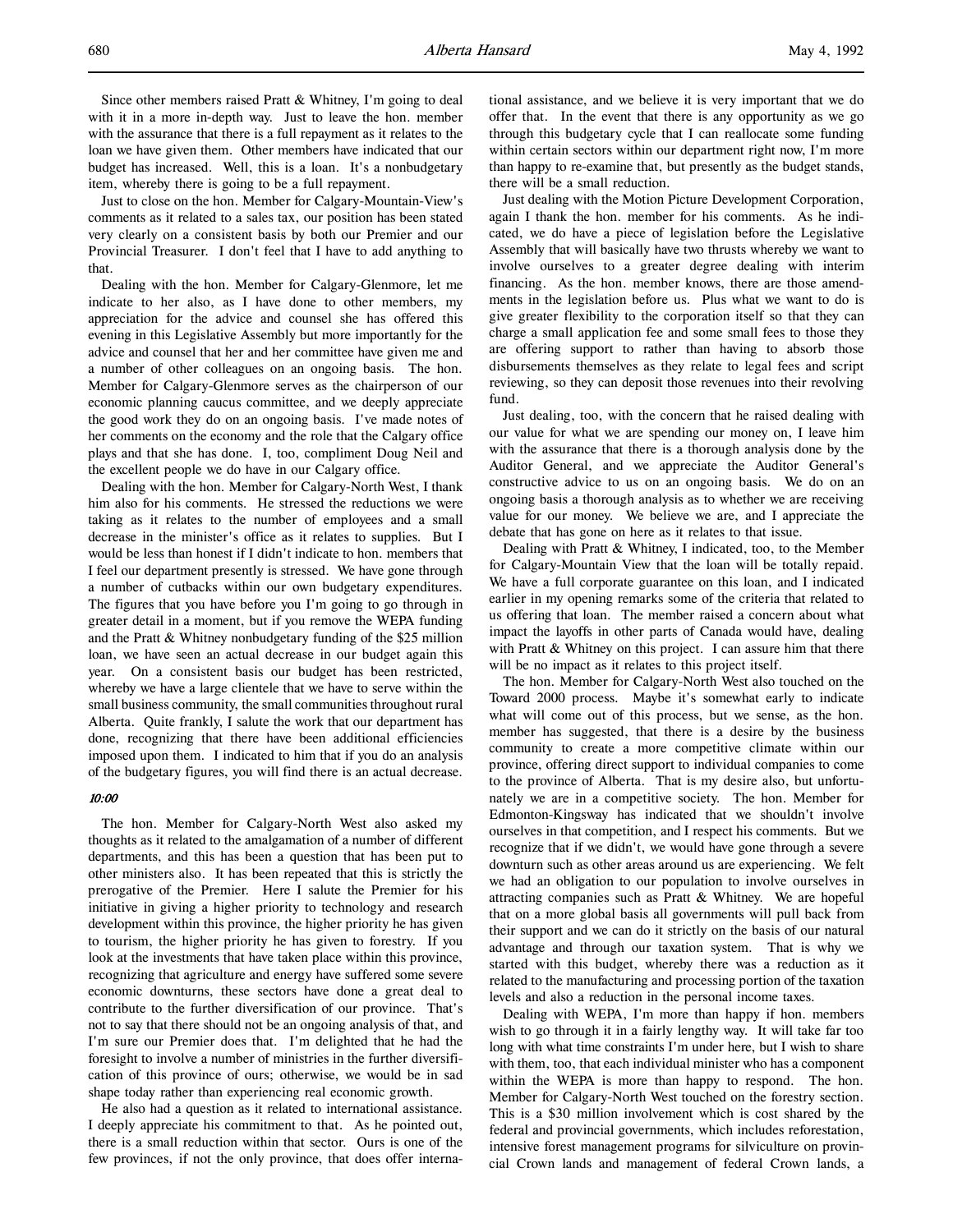research and technology transfer program, and public information and education. That's a brief overview, but the individual ministers are more than happy to go into it in a detailed way. I thank him also for his advice and will make sure that we have further discussions in Treasury Board as to whether we should not have these individual allocations within the various ministries rather than under ours. We felt that we should highlight this major economic initiative, recognizing that we want to continue on with our thrust in creating jobs within the province.

He commented also on the Alberta Opportunity Company. I noticed that he has a question on the Order Paper dealing with that, and in due course we will get back to him. I must share with him that there are some difficulties and some restrictions in which we are placed as it relates to commercial confidentiality, as I pointed out to hon. members earlier. I have noted his criticisms, but I must share with him that I do not share his thoughts as they relate to the Alberta Opportunity Company. I highlighted in my opening comments the reasons why.

He also raised a number of companies, and I'm going to deal with them briefly in my closing comments to the Member for Edmonton-Kingsway. The issues he raised, Global Thermo-electric, Northern Steel, Golden Gate Fresh Foods, Smoky River Coal: none of these are within our budget this year. We do have some constraints as it relates to the budgetary estimates that are before us in that we have to deal with those budgetary estimates and not items that are not within those budgetary estimates. For that reason I will not deal with them, because we've dealt with them on a fairly consistent basis in question period whereby we have responded to the concerns that have been raised. Whether they be on Smoky River Coal or Northern Steel, we have responded to the hon. member's concerns during a different time element here in the Legislative Assembly.

Let me close with the hon. Member for Edmonton-Kingsway in response to his concerns about Toward 2000. I'm sure the hon. member can appreciate the difficulty in putting together a discussion paper in that we don't wish to be too leading. We want to make sure that we draw what individuals feel should be present within our economic thrust without being too leading in one direction or the other. That is why we have been less specific than what the hon. member suggested.

The hon. member has raised concerns about free trade. He has raised them on a consistent basis. Let's look at the facts. We recognize that the hon. member is in opposition to free trade, but in 1988, before free trade was a reality, Alberta exported some \$9.1 billion worth of products. In 1991 we exported \$11.7 billion worth of products, a 28 percent increase. The U.S. remains our most important trading partner and our most accessible market, and we have to have access to that market. I would suggest that the hon. member look at the major product groups that have endorsed free trade: the Alberta oats council, Southern Telecommunications, Novacor, Alberta pork producers. There's a long list of groups and producer commodity groups that have endorsed free trade. I recall when I was in Agriculture stressing to hon. members the importance of our having market access other than what we presently had within our own boundaries; otherwise, the face of farming would drastically change.

He raised a concern as it related to our incubators. It was a three-year program. There have been suggestions of sunset legislation. This is a program that did have a sunset provision within it, and we're presently going through an analysis. We've lived up to all of our requests to date. In the event that individuals feel this program is worthy of further support, it is something we will analyze.

## 10:10

The hon. member was very critical of our interest shielding program. Some 62,000 individual participants took advantage of that program. If the hon. member is saying to those 62,000 people within the province of Alberta that they shouldn't have taken advantage of it, I would have to disagree with him. We had expenditures of some \$14 million to offset – I agree with him – a very discriminatory federal practice of having high interest rates, and we're delighted that now they are dropping off so that again we can see an upturn in our economy.

I dealt with the WEPA component. Pratt & Whitney I believe I responded to. As the hon. Member for Edmonton-Kingsway also indicated, I would like to reinforce what he said about Mr. Kolkman. Our relationship goes back a long way. We farmed very close to each other. It's a family that I have high regard for, a fine outstanding young Christian man whom I have nothing but the highest respect for.

But I should share with him that I do have some questions as it relates to the documentation they put out – and we've indicated that – because it is less than factual. They indicate probable losses in the paper, and then they say their actual losses verbally here in the Legislative Assembly. They highlight issues such as credit union assistance, the Principal Group. These are not business involvements. As I indicated to the hon. member, those were involvements because of our strong social conscience and our desire to help individuals who did encounter difficulties. We had no legal obligation whatsoever. They highlight that in their list of so-called failed companies. I can go through this sheet too. "Probable loss," "probable loss," "probable loss," "probable loss," "probable loss." We won't know the actual losses. "Probable loss" under Northern Steel, under Gainers, under Magnesium Company. We can go through a long list of probable losses. They're all reported when the loss actually takes place, and they won't be near to the degree that the hon. member has suggested. I'm happy to leave him with that assurance.

I want to close, though. I want to close and just look at the New Democratic Party's paper, A New Direction. They suggest that we should involve ourselves with an infrastructure development component. We did that in our budget, and what did the hon. members do? They voted against it today at second reading, whereby we've offered some \$200 million to municipalities for infrastructure support. What they've advocated in their own paper we've offered by way of support, and the hon. members are critical of it. It just shows you how they attempt to talk out of both sides of their mouths.

In addition to that, they indicate that the government should provide direct funding to create jobs. We've created, as we've indicated, in excess of 120,000 jobs in this province in the past five years. What they're suggesting in A New Direction is that economic development be focused on creating 2,400 temporary jobs for \$120 million. In other words, what they're suggesting is welfare, not work. We want to make sure that individuals have an opportunity to work within this province, not welfare.

I can go through this in a lengthy way as it relates to exportrelated jobs and Alberta first policy. We work closely with our Alberta companies. All things being equal, they do get the work first, but in the event that there is somebody more competitive in some other part of the world, we believe that they should have a right to compete on our projects again for the benefit of the citizens of the province of Alberta.

Rather than taking a long time, let me close and indicate my thanks to hon. members for their participation, and I say with